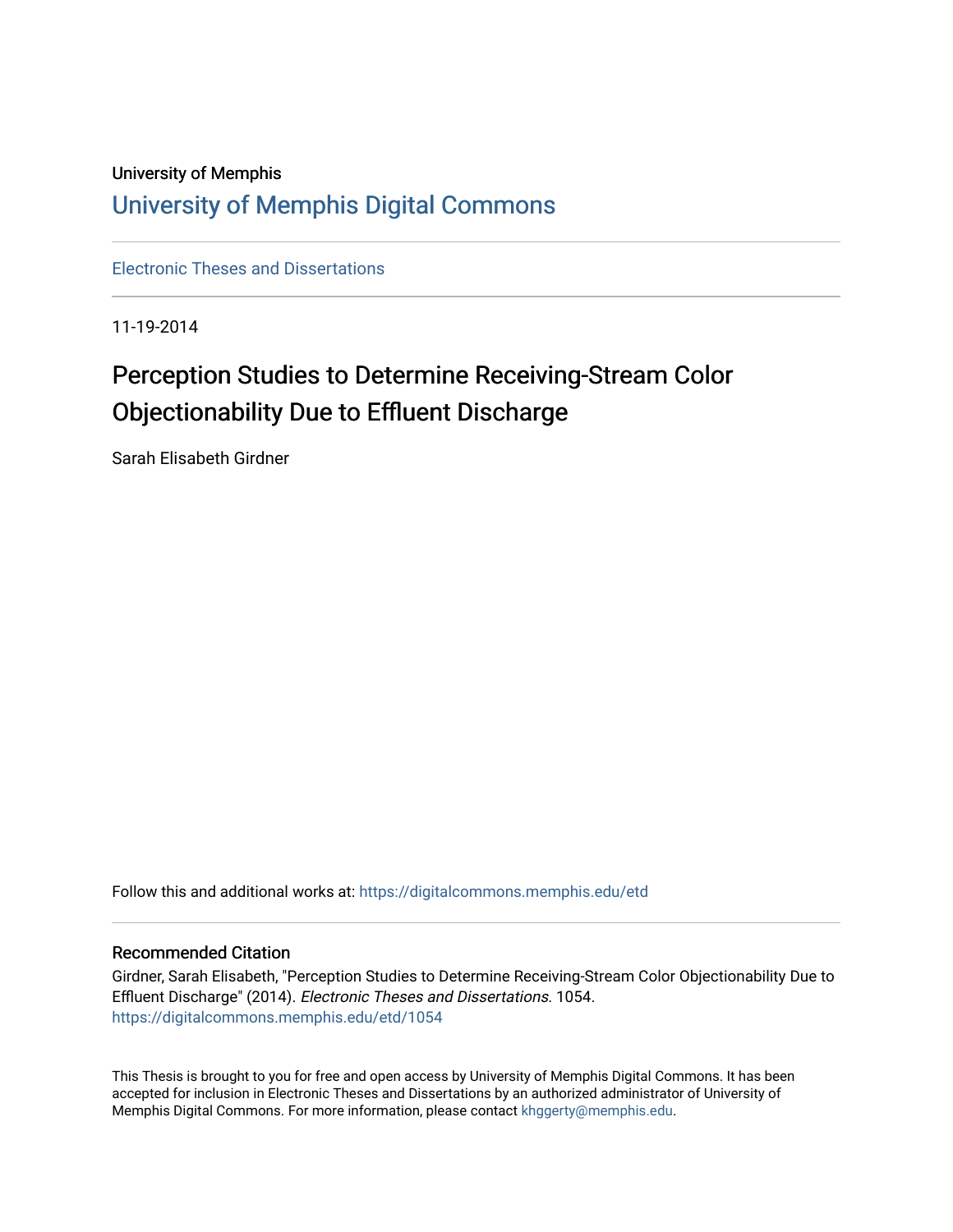# PERCEPTION STUDIES TO DETERMINE RECEIVING-STREAM COLOR OBJECTIONABILITY DUE TO EFFLUENT DISCHARGE

by

Sarah Elisabeth Girdner

A Thesis

Submitted in Partial Fulfillment of the

Requirements for the Degree of

Master of Science

Major: Civil Engineering

The University of Memphis

December 2014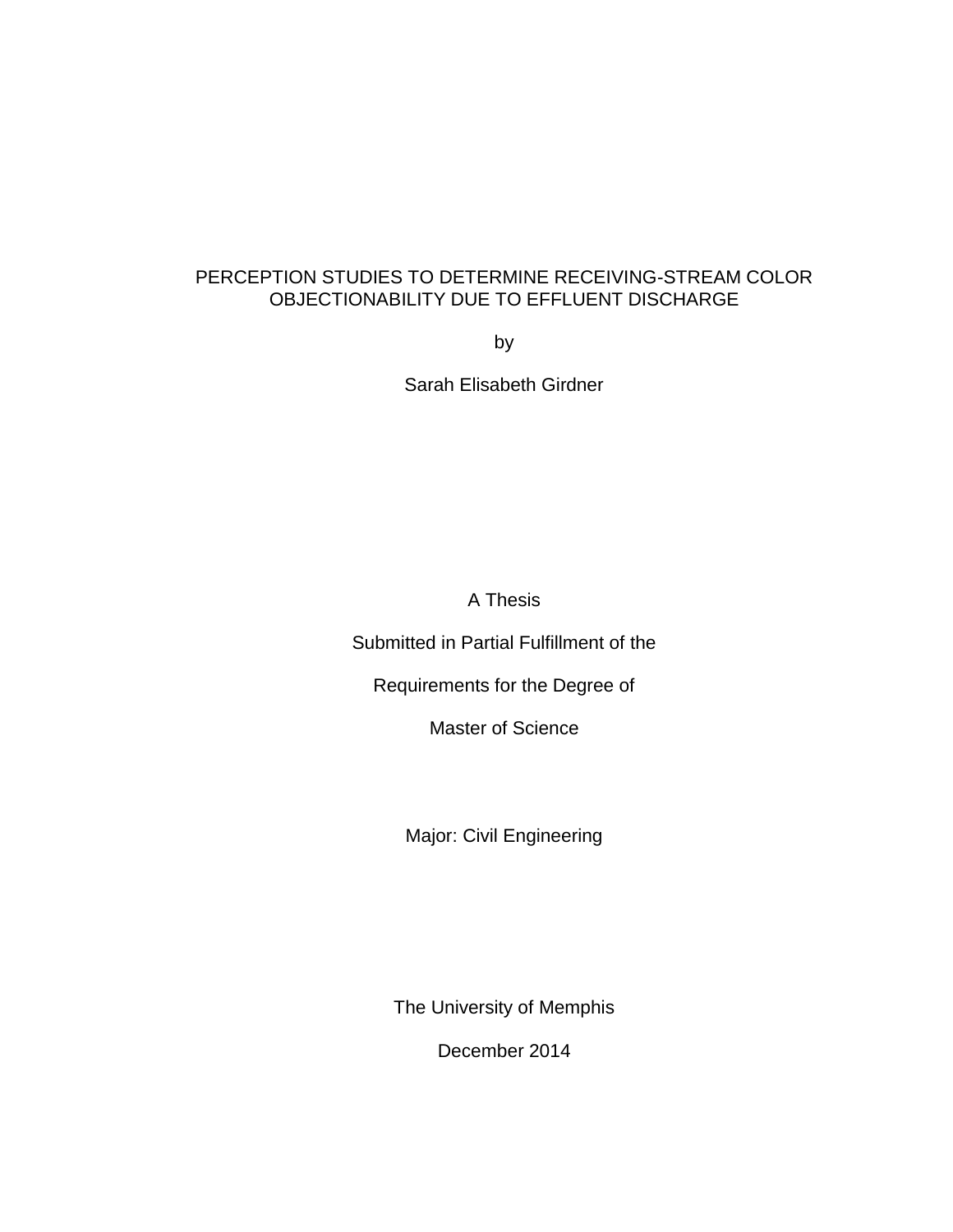Copyright © 2014 Sarah Elisabeth Girdner

All rights reserved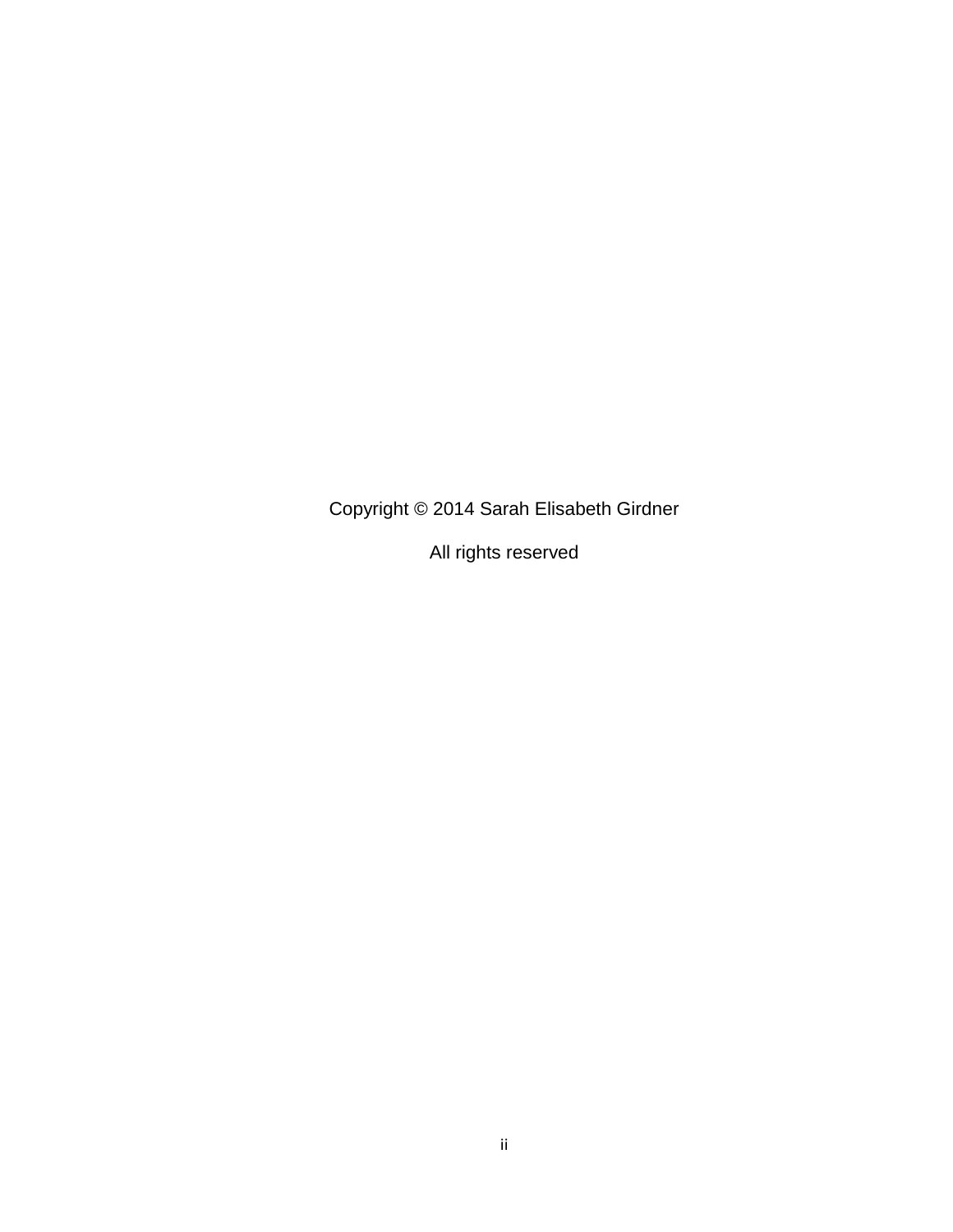#### **PREFACE**

The problem of determining objectionable color in a stream due to effluent contribution has a history dating back to 1968. The focus of this research was to develop a methodology that is transferable to other locations who struggle with remaining in compliance due to this color narrative and to provide recommendations to a wastewater facility in Memphis, TN to aid in permit compliance. The study combined photo simulation techniques, on-site perception visits, and environmental data collection to assign attributes to those photos used in simulations in an approach that combines engineering principles with psychology.

 This research will be presented to the following journal article and has been included in Chapter 2 as this thesis:

 Girdner, S., Waldron, B., Louwerse, M., and Ivey, S. "Perception studies to determine receiving-stream color objectionability due to effluent". *To be submitted to the ASCE Journal of Environmental Engineering.*

I would like to thank my thesis committee members, Dr. Brian Waldron, Dr. Stephanie Ivey, and Dr. Max Louwerse for their continuous support, advice, and guidance throughout the duration of this project with a special thank you to Dr. Waldron for spending an enormous amount of time and effort with me to sift through issues that arose during this study.

iii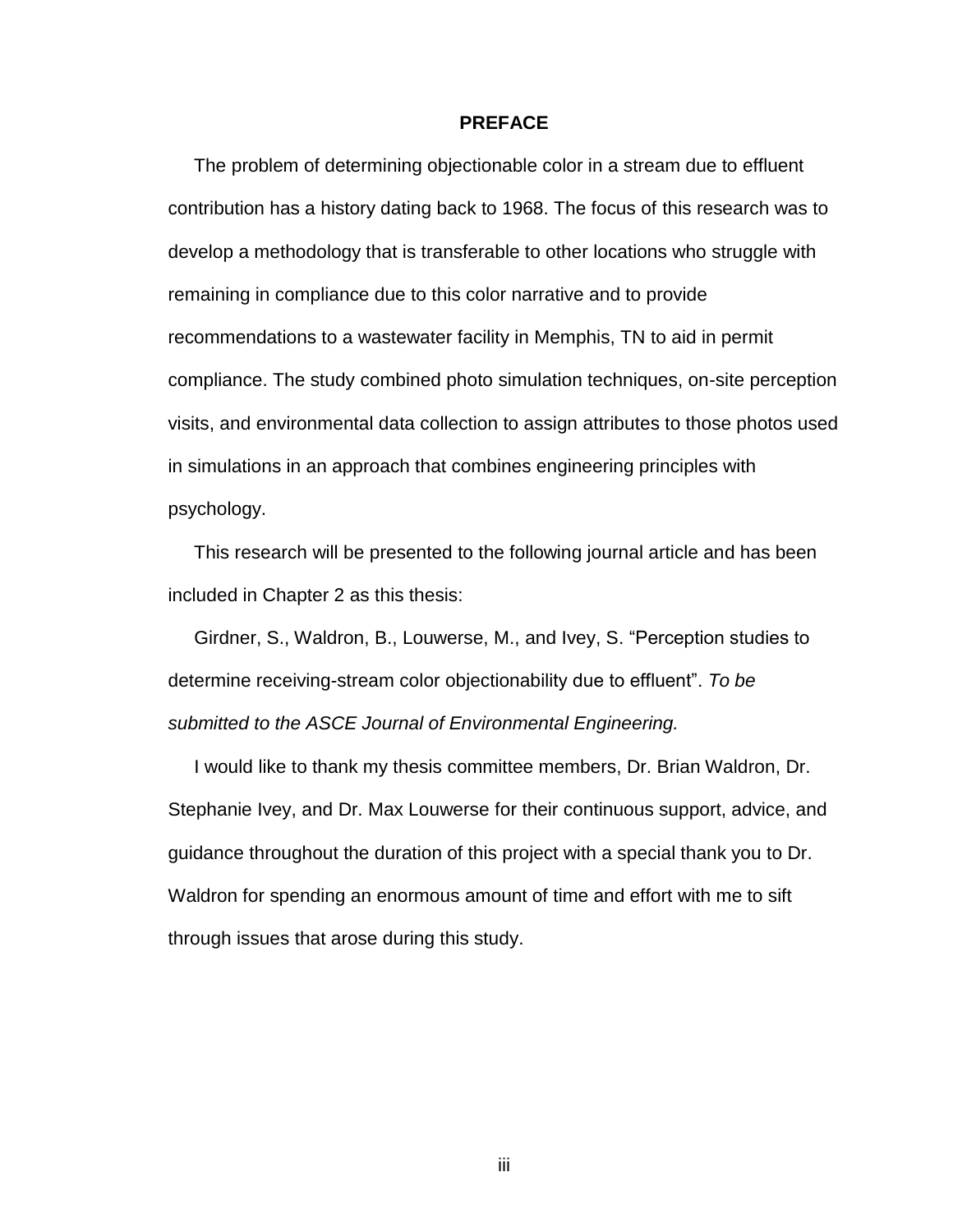#### **ABSTRACT**

Girdner, Sarah Elisabeth. M.S. The University of Memphis. December/2014. Perception studies to determine receiving-stream color objectionability due to effluent discharge. Major Professor: Dr. Brian Waldron.

 The United States' Environmental Protection Agency (EPA) provides general water quality guidelines for recreational water use that are similar to recreational standards published throughout the world. These guidelines are enforced by State agencies. In the State of Tennessee, the Tennessee Department of Environment and Conservation (TDEC) is the permitting authority who oversees these water quality guidelines. It sets color limits for a recreational water use color narrative under the auspices of EPA review that requires effluent discharge to be free of objectionable color. However, the narrative lacks numeric guidance on how to determine an acceptable discharge color. The City of Memphis, Tennessee had concerns about the subjectivity of the narrative and initiated a color study to provide TDEC with recommendations to establish numeric limits for NPDES permit compliance. This color study links human perception of river color contrasts (subjective) with measured true and apparent color and environmental data (objective) in four experiments. In Experiment, participants visited three riverside locations once a month for a year and only one person noticed an objectionable color, while the remaining perceived color contrasts related to cloud/sky reflections. Experiments 2-4 recruited participants online through Amazon's Mechanical Turk (AMT). In Experiment 2 participants were asked to determine whether two colors of the color palette were different, while their choice and response time was recorded. In Experiments 3 and 4, this

iv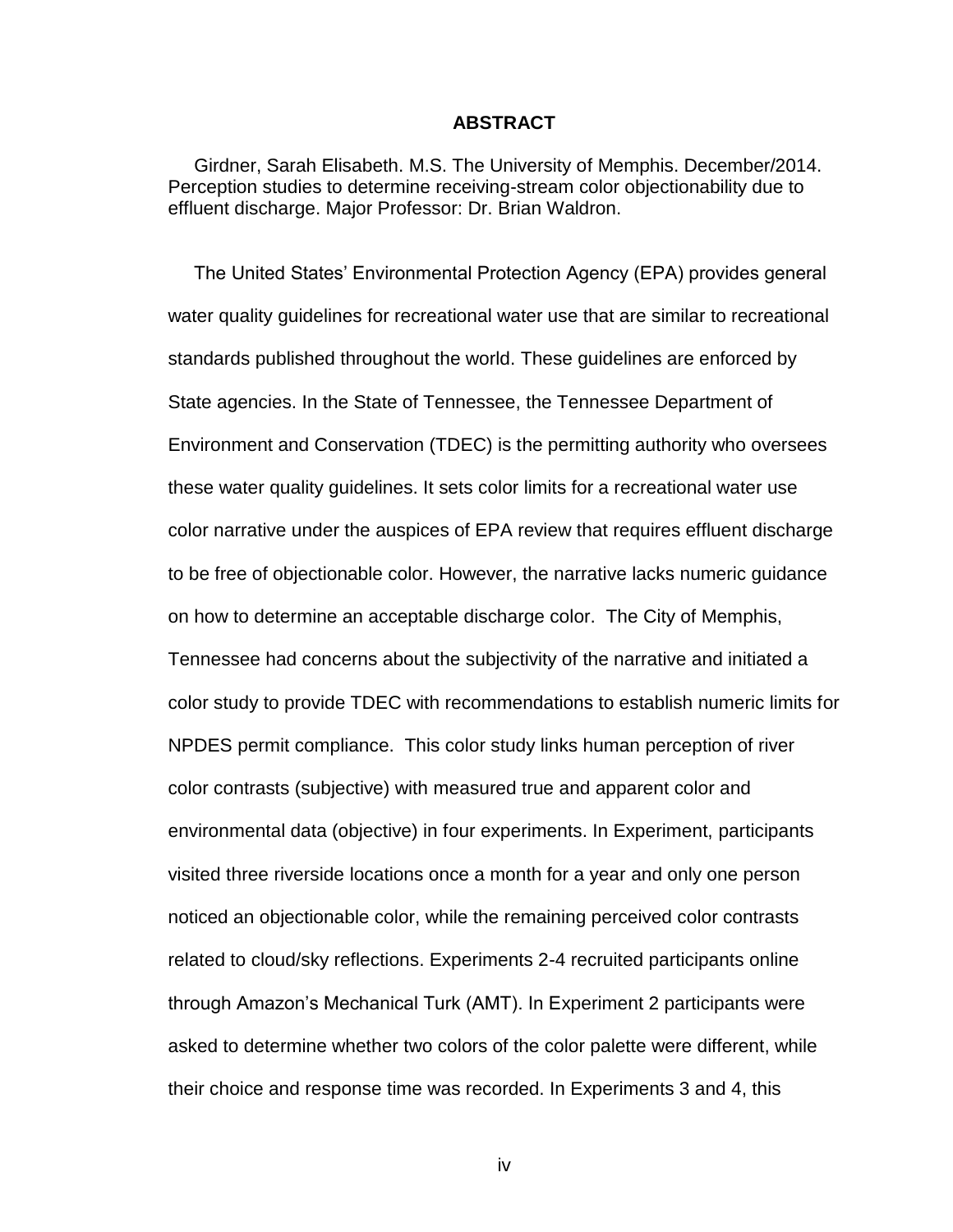procedure was repeated, except that actual Mississippi River pictures taken throughout the year were used for the discrimination task. Results showed that environmental factors -- cloud cover (sky reflections) and seasonal leaf foliage - overshadow effects the wastewater effluent color may have on perceived objectionable river color differences. Since an individual's perception of objectionable color primarily is the result of environmental factors, suggesting a numeric color limit for NPDES permits in Memphis, TN is deemed unnecessary as these facilities have no control over these factors.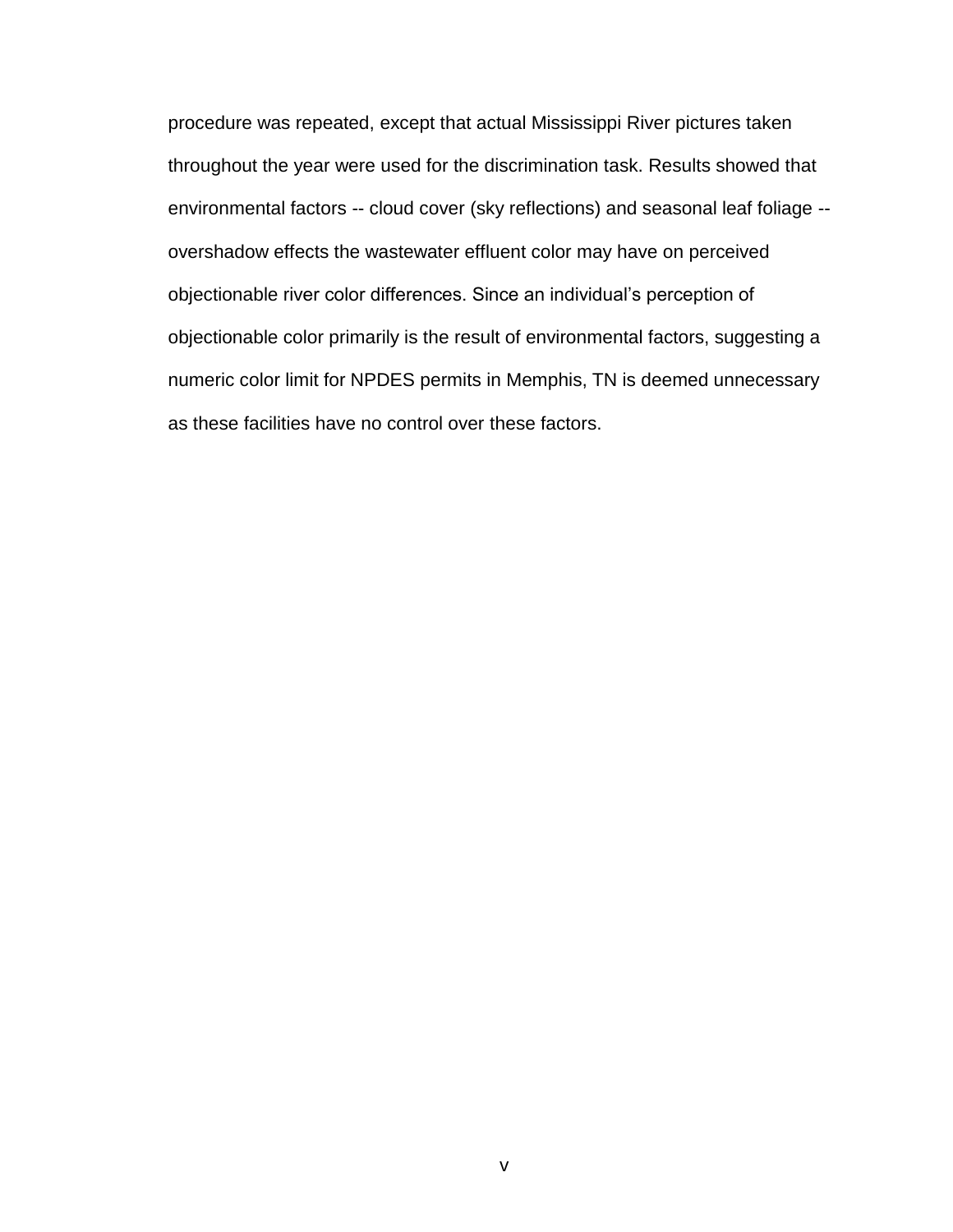# **TABLE OF CONTENTS**

| Chapter        |                                                                          |                                                                                                                                                                                                                                                                                                                                                                                                                                                                                                                                                                                                                                                                       | Page                                                                                                                                                                                |
|----------------|--------------------------------------------------------------------------|-----------------------------------------------------------------------------------------------------------------------------------------------------------------------------------------------------------------------------------------------------------------------------------------------------------------------------------------------------------------------------------------------------------------------------------------------------------------------------------------------------------------------------------------------------------------------------------------------------------------------------------------------------------------------|-------------------------------------------------------------------------------------------------------------------------------------------------------------------------------------|
| 1              | Introduction                                                             |                                                                                                                                                                                                                                                                                                                                                                                                                                                                                                                                                                                                                                                                       | 1                                                                                                                                                                                   |
| $\overline{2}$ | objectionability due to effluent discharge<br>Introduction<br>Background | Perception studies to determine receiving-stream color<br><b>Objective Analysis: Environmental Data and Participant Surveys</b><br><b>On-Site Environmental Data Collection</b><br><b>Water Sampling</b><br><b>Environmental Conditions</b><br><b>Platinum-Cobalt Results</b><br><b>Participant Surveys</b><br><b>Experiment 1</b><br>Participants<br><b>Materials and Procedure</b><br><b>Results</b><br><b>Experiment 2</b><br>Participants<br><b>Materials and Procedure</b><br><b>Results</b><br><b>Experiment 3</b><br>Participants<br><b>Materials and Procedure</b><br><b>Results</b><br><b>Experiment 4</b><br>Participants<br><b>Materials and Procedure</b> | $\overline{2}$<br>$\begin{array}{c} 2 \\ 5 \\ 8 \end{array}$<br>9<br>10<br>11<br>12<br>13<br>14<br>14<br>14<br>15<br>16<br>16<br>17<br>18<br>20<br>20<br>20<br>21<br>23<br>23<br>24 |
|                | Conclusions<br>Acknowledgements<br>References                            | <b>Results</b>                                                                                                                                                                                                                                                                                                                                                                                                                                                                                                                                                                                                                                                        | 25<br>26<br>27<br>27                                                                                                                                                                |
| 3              | Conclusion                                                               |                                                                                                                                                                                                                                                                                                                                                                                                                                                                                                                                                                                                                                                                       | 29                                                                                                                                                                                  |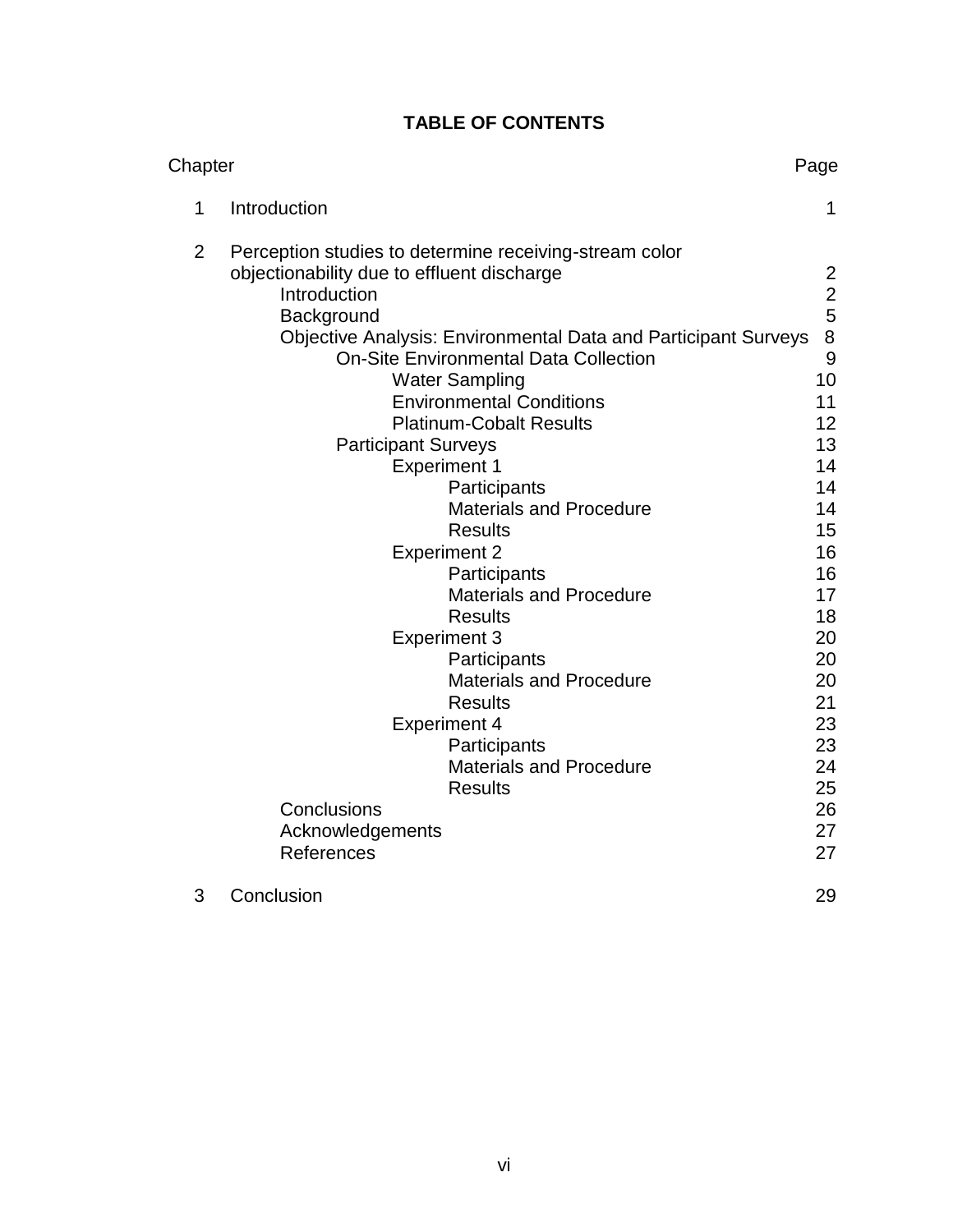#### **Introduction**

 Recreational color narratives are found worldwide and require dischargers to take corrective action when the waste being discharged produces an objectionable color in the receiving stream. The color narrative found in water quality guidelines written by the Environmental Protection Agency (EPA) has existed for nearly 50 years without numeric limits or a proposed methodology to determine those limits leaving the narrative vague and subjective to human perception. Enforcing and adhering to the subjective narrative become difficult due as there is limited research exists on this topic, and the studies that do exist fail to determine when objectionable water color changes are perceived. The City of Memphis initiated a 'Color Study' after the Tennessee Department of Environment and Conservation (TDEC) and EPA asserted that they perceived an objectionable color discharging at one of the City's wastewater treatment facilities. Through the Color Study initiation the City of Memphis requested assistance from the University of Memphis Ground Water Institute to recommend color limits for the North Wastewater Treatment Facility's, M.C. Stiles, National Pollutant Discharge Elimination System (NPDES) permit. Though previous research failed to determine when objectionable color changes were perceived in the receiving stream, they were able to identify factors that alter perception of color and provide a general method that was improved upon in this study in a more comprehensive approach that can be applied anywhere. The goal of the study is to determine those factors that impact an individual's perception of objectionable color at the M.C. Stiles facility and potentially generate an algorithm that defines those numeric limits for the City of Memphis.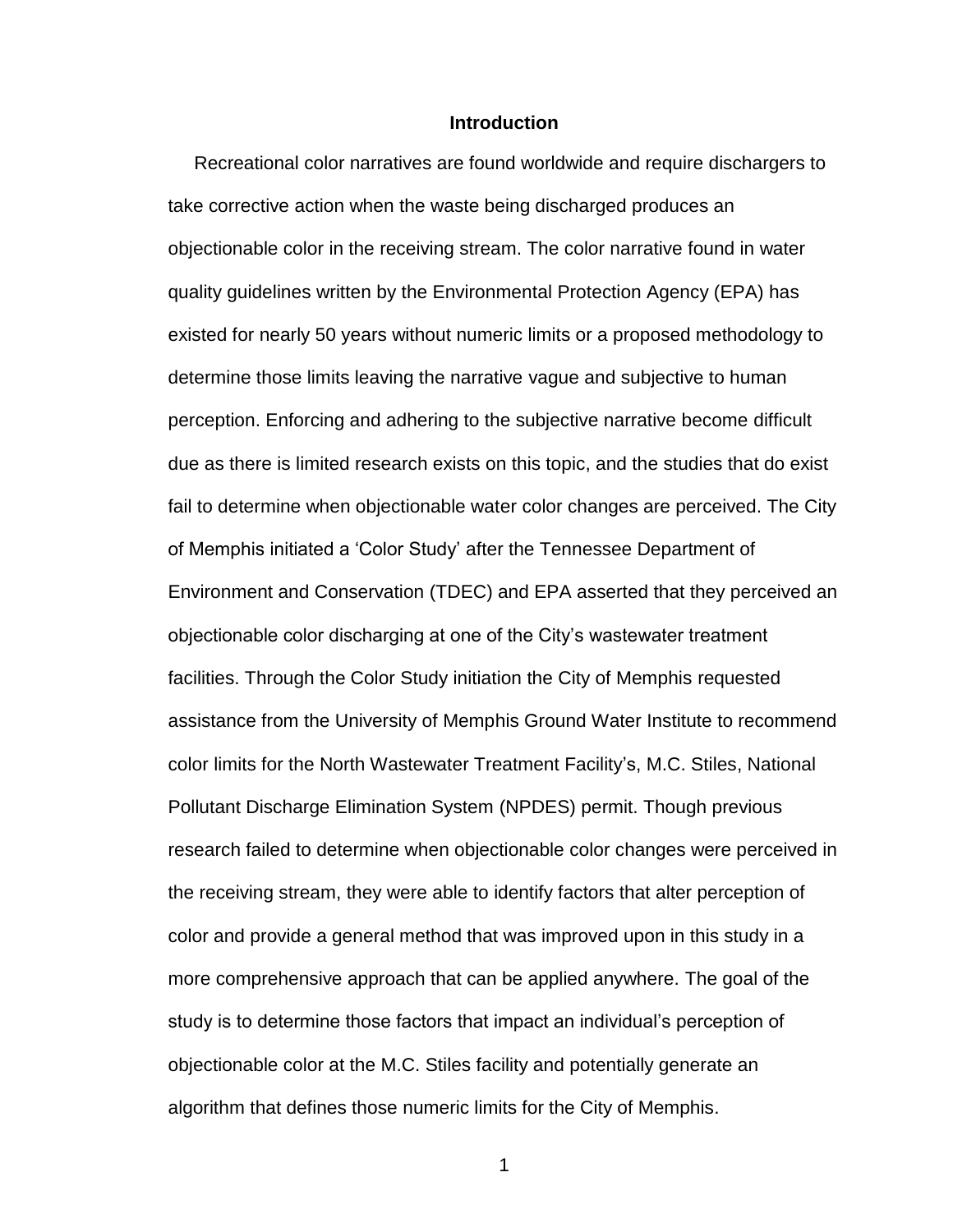# **Perception studies to determine receiving-stream color objectionability due to effluent discharge**

### **1. Introduction**

 Since the 1970s, the Environmental Protection Agency (EPA) has been developing recreational water quality criteria, similar to those found across the world (e.g., World Health Organization), as guidance for adopting water quality standards. *Quality Criteria for Water 1976* was one of the first reports compiled to provide narrative standards for over 50 pollutants, including color. The recommended color criteria specified that, "Waters shall be virtually free from substances producing objectionable color for aesthetic purposes…" (EPA 1976). National numeric limits on color were not set because 'objectionable color' is subjective and the natural background color of water is site dependent. States use the color criteria from the amended *Quality Criteria for Water 1986* report to adopt water quality standards (EPA 1986).

 The Tennessee Department of Environment and Conservation (TDEC) *General Water Quality Criteria* for recreation, *Ch.* 0400-40-03-.03(4)(d) provides that there shall be no "total suspended solids, turbidity or color in such amounts or character that will result in any objectionable appearance to the water, considering the nature and location of the water" (TDEC 2013). No numeric limits have been provided.

 The National Pollutant Discharge Elimination System (NPDES) permit program includes a similar narrative in the permits distributed to industrial and municipal direct dischargers. The NPDES permits for the Wastewater Treatment Plants (WWTPs) in Memphis, Tennessee state that "[t]he wastewater discharge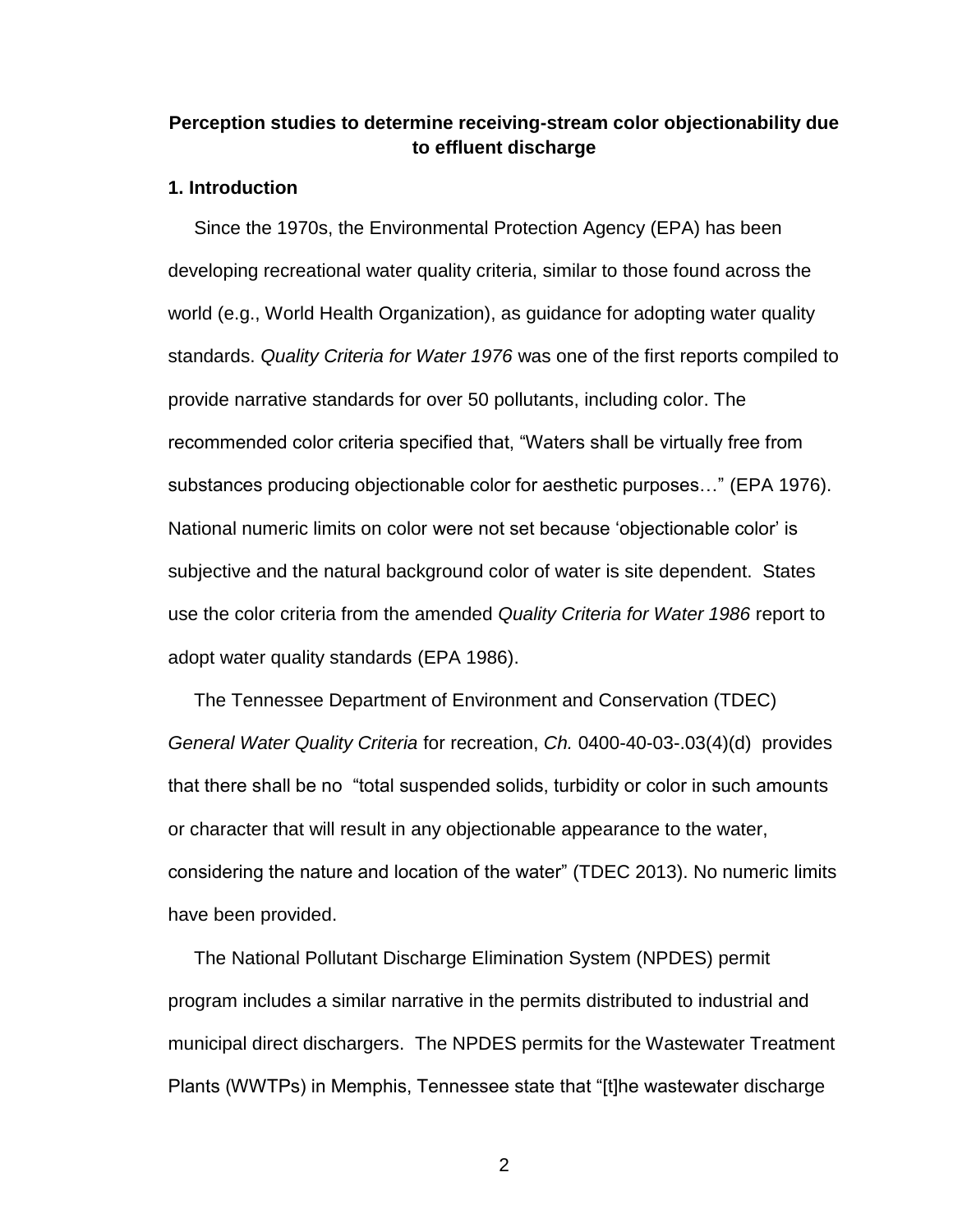must not cause an objectionable color contrast in the receiving stream" (City of Memphis 2012).

 Both EPA and TDEC asserted that they observed an objectionable color contrast in the Mississippi River caused by the mixed effluent-river water from the City of Memphis' M.C. Stiles WWTP. Numeric effluent limits are not defined by the NPDES permit or TDEC's General Water Quality Criteria. As a result, the EPA, TDEC, and City of Memphis agreed to conduct a "Color Study" as part of a Consent Decree (CD) Case 2:10-cv-02083-SHM-dkv (2012) to help TDEC establish numeric limits for the M.C. Stiles WWTP.

 Research on the perception of water color in the context of effluent discharge to receiving bodies of water is limited. In 1976, the National Council of the Paper Industry for Air and Stream Improvement (NCASI) performed a study to determine the ability of individuals to detect water color changes, but not whether or not those changes were objectionable (NCASI 1975). A total of eleven observers were selected to determine whether they could detect color increases or decreases at six study sites located in six states throughout the southern United States over an eight-week period. The study identified the following factors that alter one's perception of changes in water color: background water color, intensity of site lighting, direction of color change, magnitude of color change, participant differences, and participant background color memory. Psychological influences such as memory, confusion, and observer differences also played a role in one's perception of changes in water color.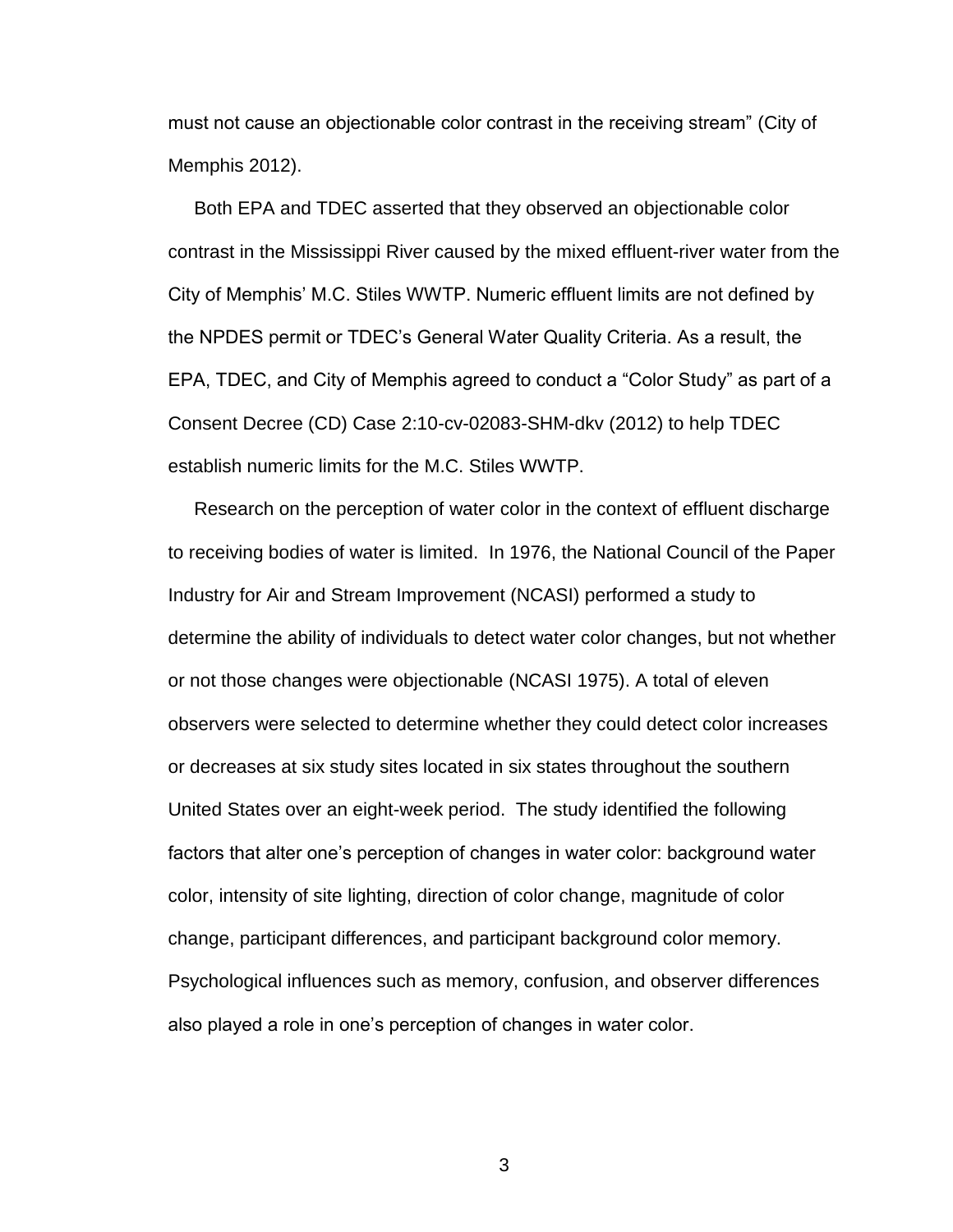In 1989, a color study was conducted on the Hiwassee River where the Bowater pulp and paper mill discharges to determine if color changes were detectable and whether or not those changes reduced the perceived attractiveness of the river (A.M. Prestrude and E.L. Laws, unpublished report, April 1989). Study participants rated colored water samples in jars, artificial streams, numerous images of the river, and made on-site observations from a boat. During on-site observations, water samples were taken and tested for apparent color. River imagery and on-site observations were conducted mid-day under similar lighting with intermittent cloud cover. The results of the study indicated that observers were able to discriminate water color differences with an increase of apparent water color yielding a decrease in attractiveness when water samples were viewed in jars or artificial streams. But when the water was viewed in context to its natural environment, results showed that lighting conditions, the river's background riverscape and water characteristics had more influence on perceived attractiveness of the environment than water color.

 These previous studies have provided important factors that influence the perception of water color. However, they include small population sizes and the results are not transferable to other environmental settings. The methodologies of both studies fail to address when objectionable river-effluent water color is perceived *in-situ,* but provide methods that can be improved upon to determine when objectionable river-effluent color is perceived in the receiving stream. As part of the effort to provide meaningful data from which to establish numeric limits for the M.C Stiles WWTP, we aimed to develop an algorithm that estimated the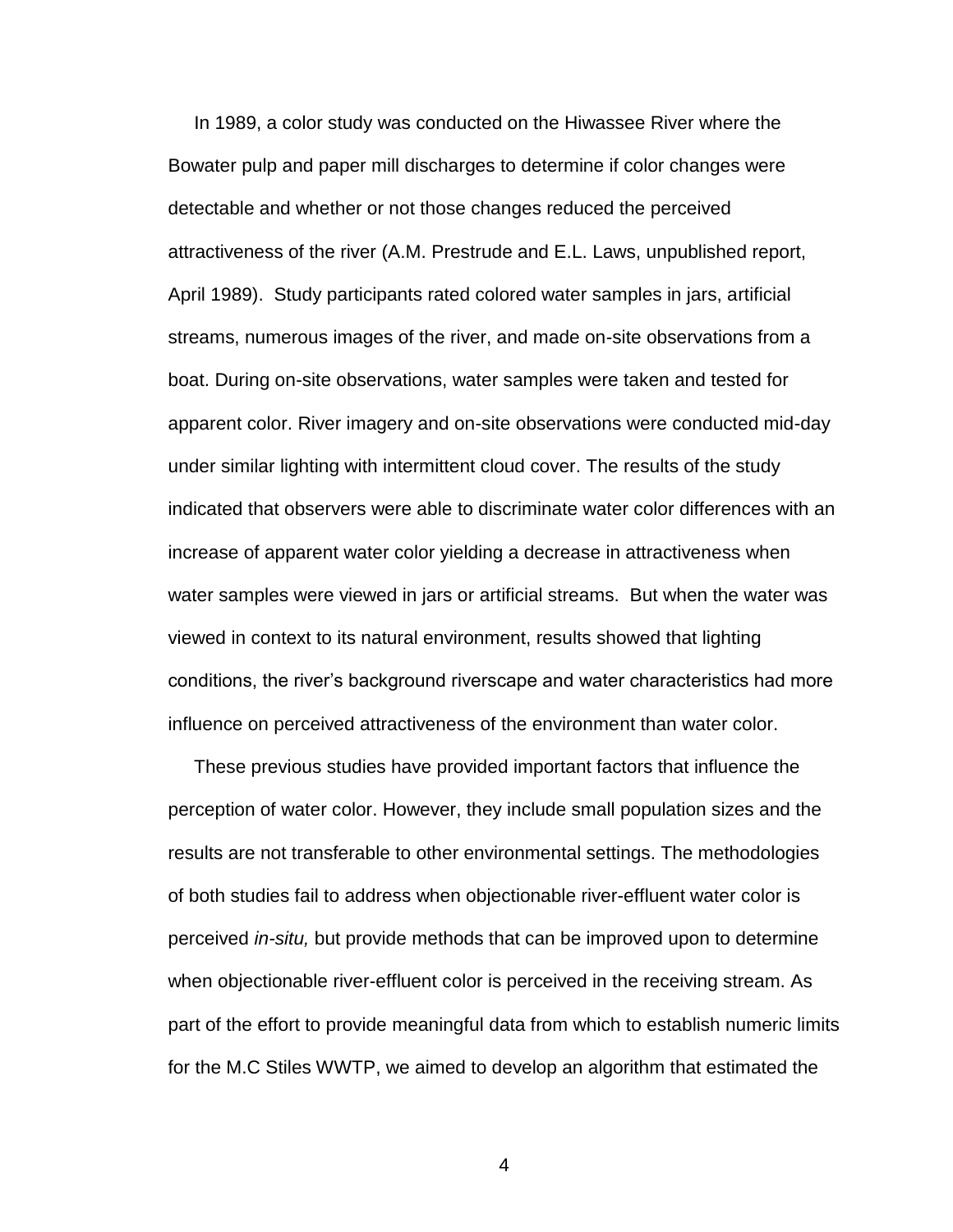extent to which a given water color is considered objectionable at the M.C. Stiles WWTP. The study extended the findings from previous studies by investigating to what extent water color is objectionable when a) the color is considered in isolation; b) the color is considered in combination with the Mississippi River scenery; c) the color is considered in combination with weather variables (wind, rain, etc.); and d) participants who are very familiar with the Mississippi River are compared with participants who are not familiar with the river.

## **2. Background**

 The City of Memphis is located in Shelby County, TN. The City owns and operates the M.C. Stiles WWTP, which treats 378,541  $\text{m}^3$ /d (100 MGD) before discharging to the Mississippi River, as shown in Figure 1.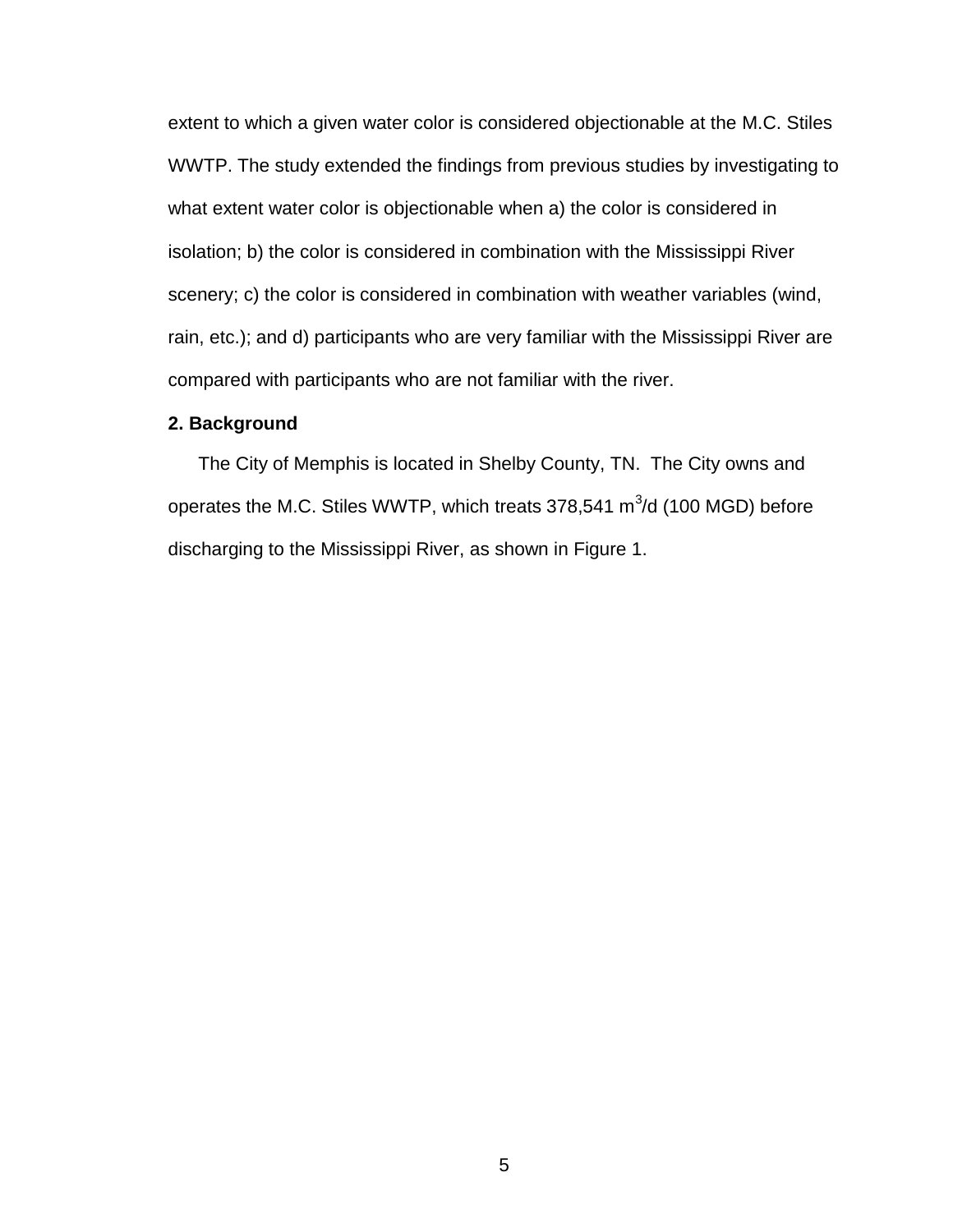

**Figure 1.** Study site locations for objective and subjective analyses.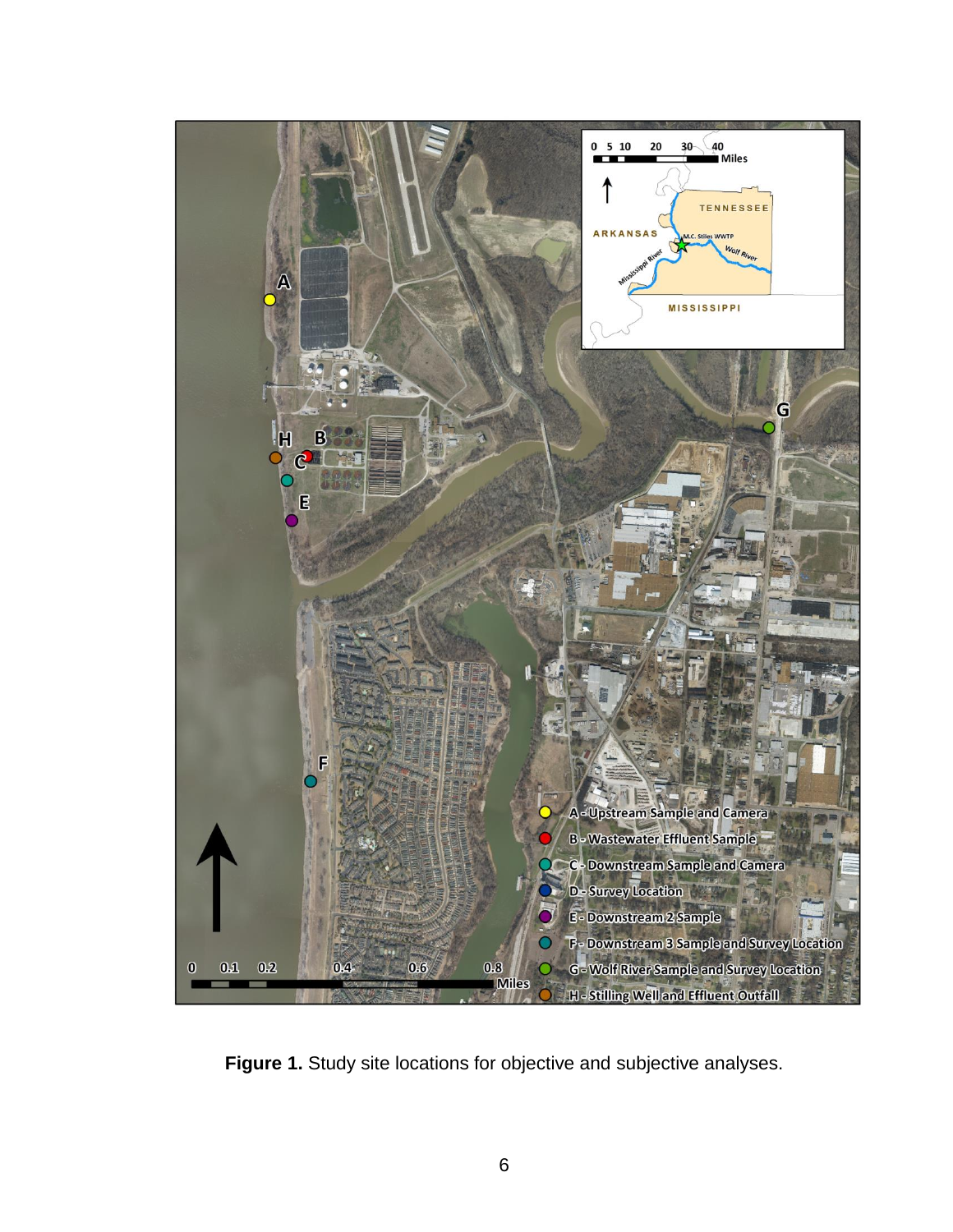Two industrial users, a pulp mill and a baker's yeast producer, contribute dark colored wastewater to the M.C. Stiles WWTP. The pulp mill produces cotton cellulose for 8 continuous days followed by a 6 day non-production period. The pulp mill generates an average of 20,063 m $3/$ d (5.30 MGD) of wastewater during pulp processing and an average of 2,763 m<sup>3</sup>/d (0.73 MGD) during non-production cycles. The baker's yeast industry generates an average of 3,520  $m^3/d$  (0.93 MGD). The dark colored wastewater flows from both industries directly to the M.C. Stiles WWTP without pretreatment. While Memphis' WWTP provides some treatment, colored wastewater may, nevertheless, be discharged to the Mississippi River.

 The Mississippi River drainage basin includes all or parts of 31 states and two Canadian provinces and transports an average of 150 million tons of sediment annually in the lower Mississippi River (Thorne, et al. 2008). The U.S. Army Corps of Engineers (USACE) Memphis District is responsible for keeping the channel open for navigation by retaining a minimum 2.7 m (9-ft) deep and 91.4 m (300-ft) wide waterway (Division Bulletin No. 2 Navigation Conditions for 2011 2011). On average, the Mississippi River at Memphis, TN, is 0.80 km (0.5 mi) wide with a discharge between 447,723,325 m<sup>3</sup>/d – 3,090,024,910 m<sup>3</sup>/d (120,000 - 820,000 MGD) (US Army Corps of Engineers 2003).

 The Wolf River is a tributary to the Mississippi River that traverses east to west across Shelby County, draining approximately 570 km<sup>2</sup> (220 mi<sup>2</sup>) (28%) of the county. It converges with the Mississippi River approximately 600 m (0.4 mi) south (downstream) of the M.C. Stiles WWTP outfall and directly north of Harbor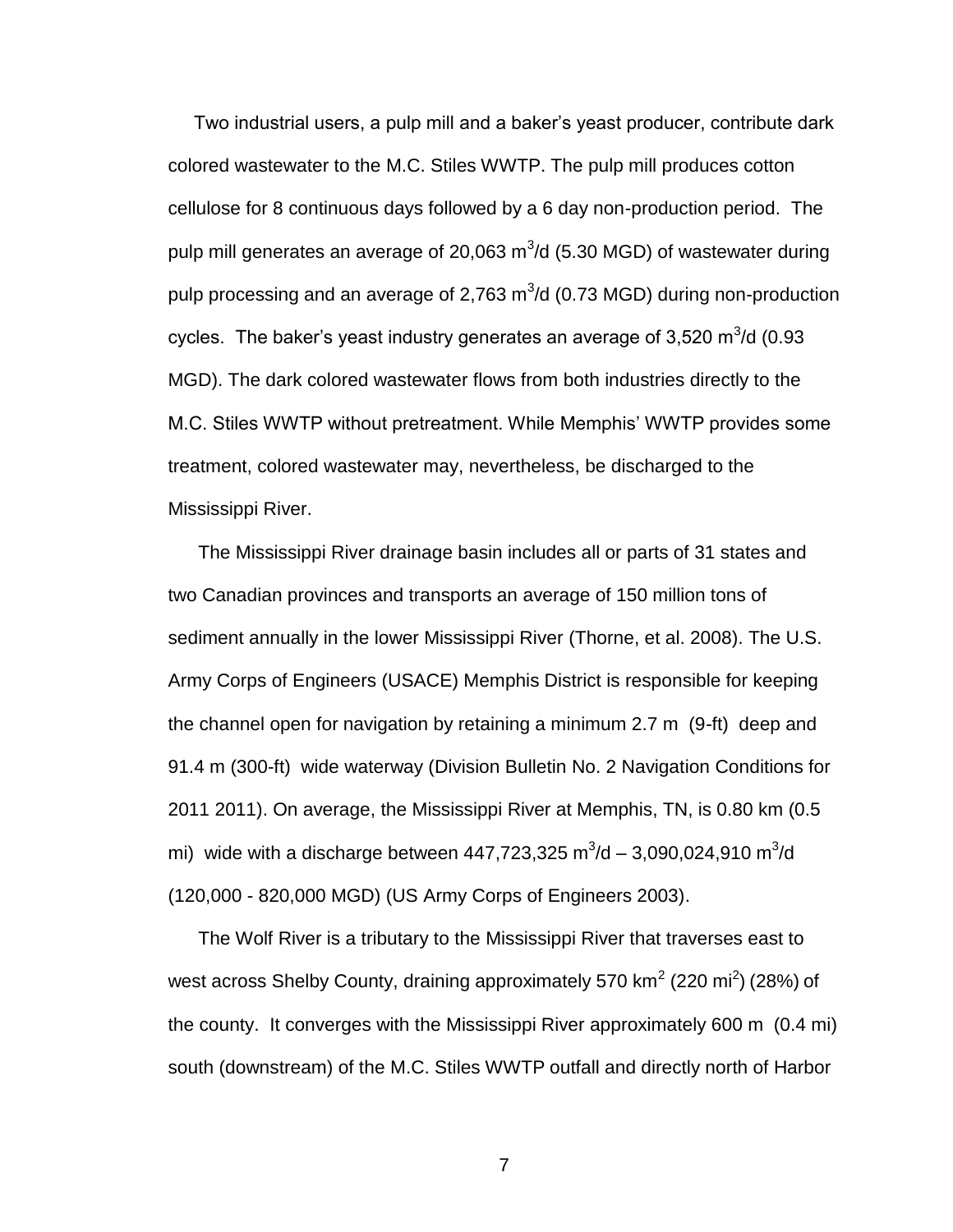Town, a residential area where recreation occurs on the riverbank (e.g., walking, jogging, and minimal fishing), on the Mississippi River (e.g., boating and some canoeing/kayaking), but rarely if ever in the river (e.g., swimming and water contact sports) due to hazardous conditions (e.g., powerful river flow, debris, and barge traffic). The only discharge gage on the Wolf River is at Germantown Road, approximately 30 km (18.6 miles) upstream from its confluence with the Mississippi River, but the Wolf is expected to gain in flow as it moves through the City. At the Germantown Road gage, the average discharge over the past six years (2007-2013) is 2,282,655 m<sup>3</sup>/d (603 MGD) with a minimum and maximum flow of 433,044 m $^3$ /d (114 MGD) and 70,706,033 m $^3$ /d (18,681 MGD), respectively.

# **3. Objective Analysis: Environmental Data and Participant Surveys**

 In order to assess human perception of water color change, a series of participant surveys were conducted to ascertain their willingness to recreate alongside or in the water, their ability to recognize color variation from a control color, and the influence of environmental conditions on their decision of color similarity or dissimilarity. Integrated into the survey analyses on color similarity or dissimilarity were laboratory measurements on water color as derived from 54 water samples and environmental data collected on-site. It was anticipated that the surveys would indicate a defining set of conditions for when water was considered objectionable based on its color. The recreation-related participant survey involved on-site observations to three riverside locations and questions related to different recreation activities as well as perceived existing environmental conditions. The Amazon Mechanical Turk (AMT) survey platform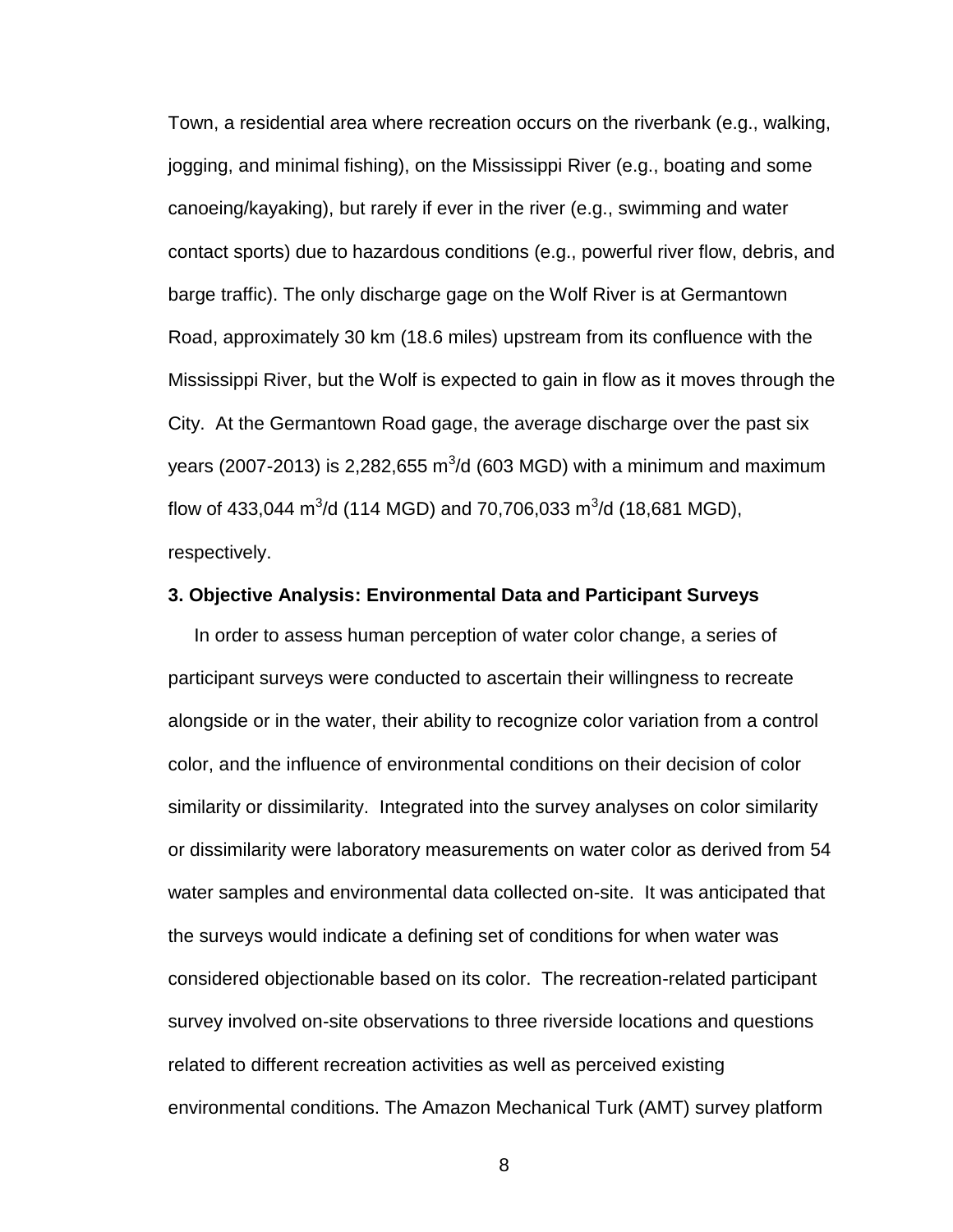was used for the remaining three participant surveys, each differing in development and deployment. AMT surveys are a well-accepted method for conducting psychological cognitive studies that provide a large random pool of respondents for minimal cost in a short period of time (Mason and Suri 2011). The environmental conditions that were incorporated into two of these three surveys were derived from data collected from instrumentation deployed on-site. Each participant survey, laboratory analyses and environmental condition data collection are discussed in greater detail in the sections that follow.

# **3.1. On-Site Environmental Data Collection**

 Over the period of a year, on-site instrumentation collected weather parameters, Mississippi River elevation, and images of the Mississippi River at a location upstream and downstream of the effluent outfall while water samples were collected and analyzed from six locations. Results from the Hiawassee and NCASI studies indicated that several of these environmental factors play a role in an individual's perception of water color change and attractiveness. River and effluent samples were collected once a week for a year for tri-stimulus and platinum-cobalt testing from the following 6 locations as shown in Figure 1: (1) upstream of the effluent outfall to act as the control color (Fig. 1A), (2) downstream of the effluent outfall for the immediate wastewater effluent impact (Fig. 1C), (3) location north of the Wolf River eddy and south of the first downstream location (Fig. 1E), (4) Wolf River at Highway 51 to avoid Mississippi River backflow (Fig. 1G), (5) Harbor Town, a residential area, where the Wolf River color contributes (Fig. 1F), and (6) effluent from the contact basin (Fig. 1B)These samples were used to assess the impact of wastewater effluent color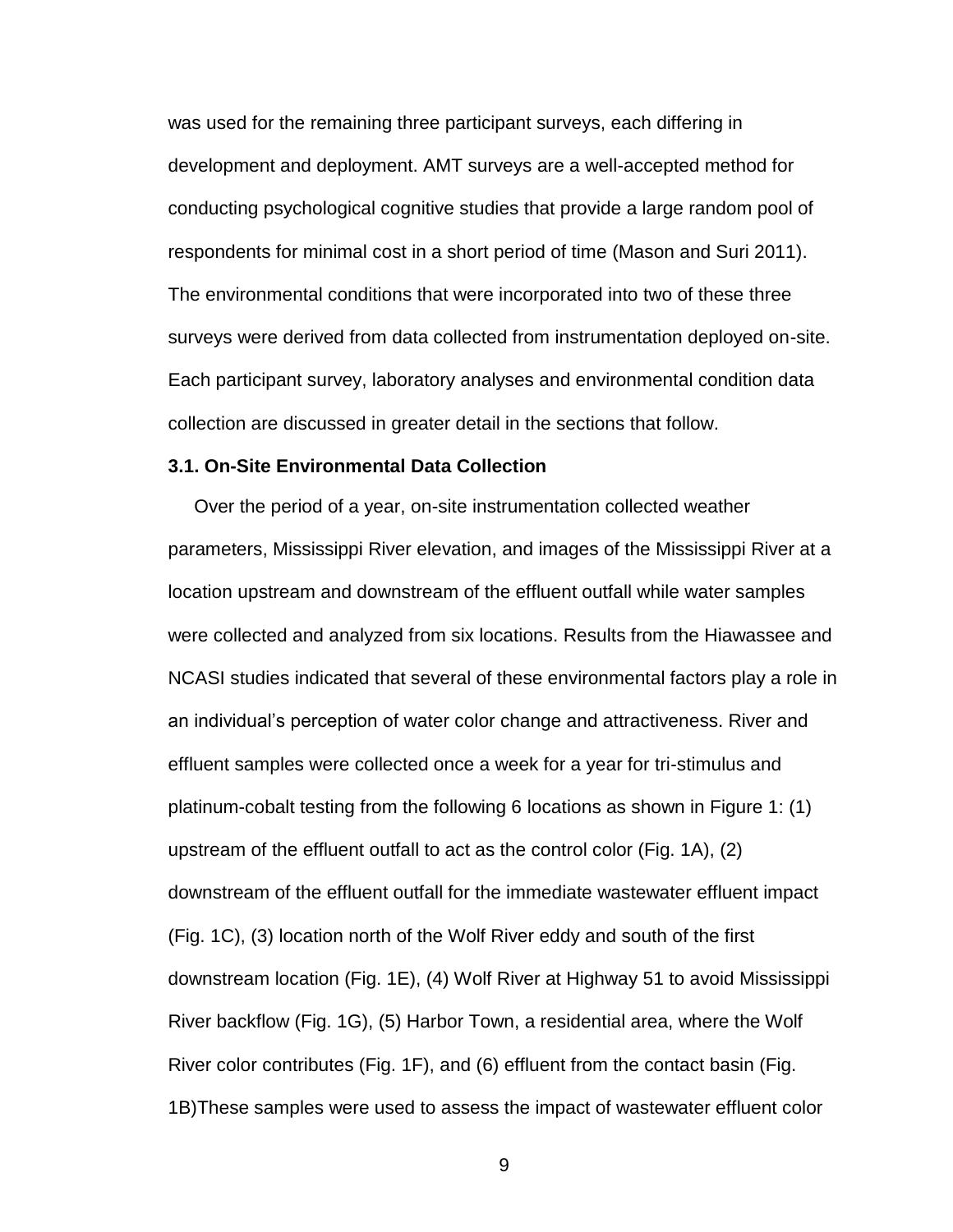on the Mississippi River at several locations downstream of the effluent outfall. We hypothesize that the impact of the effluent on river color will gradually decrease further downstream until the Wolf River confluence where the effluent will have virtually no impact on the Mississippi River at Harbor Town since the Wolf River at its minimum flow discharges more than the WWTP's effluent.

#### *3.1.1. Water Sampling*

 Mississippi River, Wolf River, and wastewater effluent grab samples were collected every Wednesday morning from January 2013 - 2014 (*n* = 54) at the sampling sites shown in Figure 1. Samples were transported to the University of Memphis and analyzed on the same day using two methods: Platinum-Cobalt and tri-stimulus. Hach Method 8025 (Hach, 2013), modified to the NCASI procedure for Platinum-Cobalt which is a common standard for pulp and paper effluent, was used to analyze all samples for true and apparent color on a DR/2500 (Hach Company, Loveland, CO). Prior to this investigation, the City of Memphis wastewater laboratory conducted a study on the effects of pH on color and determined there was minimal impact and thus relaxed the pH requirement of 7.60 specified by Method 8025 to the range of 7.55 – 7.70. Prior to analysis, the collected samples were also adjusted to fall within this range. For tri-stimulus tests, undiluted samples for Fig. 1 A-C locations were also prepared using Method 8025-NCASI to analyze for true and apparent color on a Black Comet CXR SR (Stellar Net Inc., Tampa, FL) (StellarNet Inc., 2011). Tri-stimulus color values represent three-dimensional space by sampling over the light spectrum of 220 – 1100nm, and are provided as L\*a\*b\* (lightness, red/green, and yellow/blue, respectively) (CIE 2004).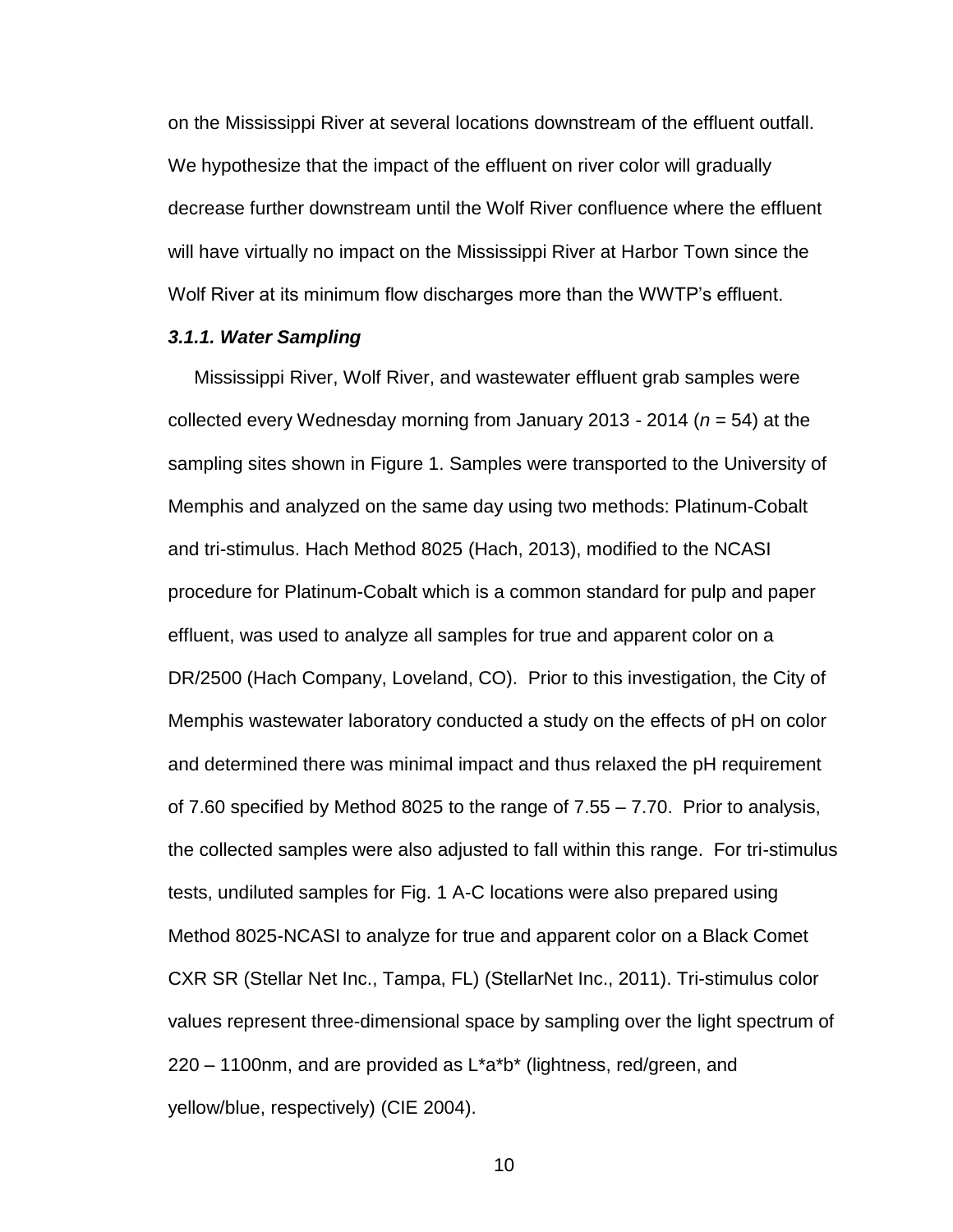# *3.1.2. Environmental Conditions*

 Environmental conditions influence a person's perception of color (Hiwassee River Study 1989; NCASI 1975). Therefore, weather conditions, river stage and effluent discharge observations were collected over a one-year period from January 2013-2014. A Vantage Vue Wireless Weather Station (Davis Instruments, Hayward, CA) (Fig. 1B) recorded precipitation, wind speed and direction, and temperature every 15 min, while cloud ceiling data (i.e., overcast, broken, and clear) was provided by the Memphis International Airport (MIA) weather center located 11 mi (18 km) from the study site. Mississippi River stage was recorded from a stilling well installed along the bank using a Levelogger Gold 3001 F15/M5 (Solinst, Canada) on a 15-min interval. The pressure transducer was downloaded and redeployed weekly with stage corrections made to mean sea level by performing a survey from a benchmark set using an R8 survey-grade GPS unit (Trimble, Sunnyvale, CA), and corroborated with river stage recordings from the downstream Weather Bureau Gage (MS126). River stage readings were corrected for barometric pressure with a Barologger Gold 3001 F5/M1.5 (Solinst, Canada).

 Trophy Cam 8 MP Trail Cameras (Bushnell Outdoor Products, Kansas City, MO) located upstream and downstream of the effluent outfall (Fig. 1A and C) were oriented due west to capture photos of the Mississippi River and the adjacent bank hourly for 12 h starting at 6 A.M. for one year to capture seasonal and lighting changes. The images had to be filtered to remove photos with blocked views of the river (e.g., barges and birds) and processed for use in psychological experiments.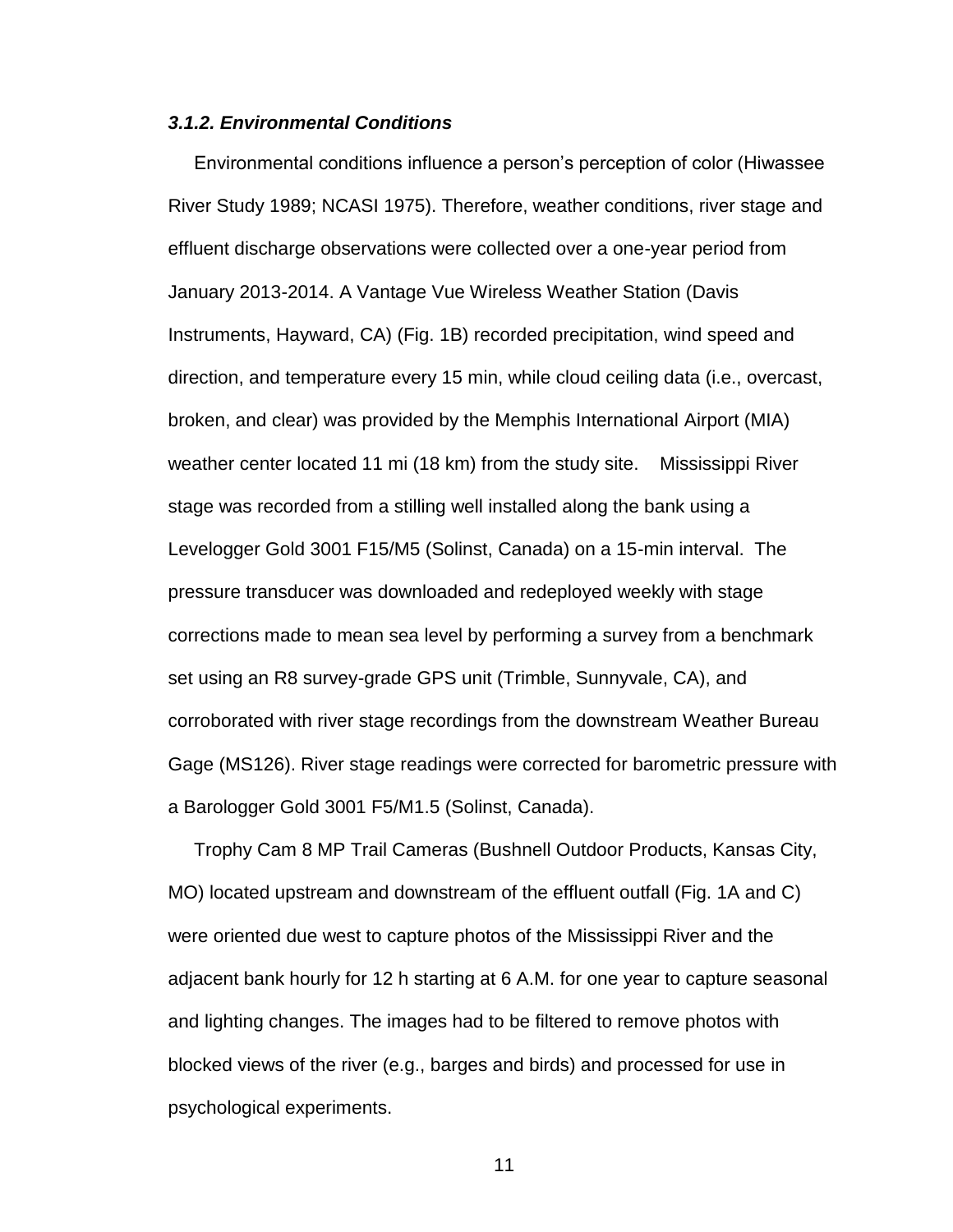# *3.1.3. Platinum-Cobalt Results*

 $\overline{a}$ 

 Partial correlations were performed by SPSS 21 (IBM Software, Armonk, NY) to analyze true and apparent color data, as shown in Table 1, for each sampling location (Fig. 1A, B, C, E, F, and G) controlling for upstream color<sup>1</sup>, the natural background color of the river at this location.

|          | Sampling         | Maximum | Minimum | Mean | Standard  |
|----------|------------------|---------|---------|------|-----------|
|          | Location         | (CU)    | (CU)    | (CU) | Deviation |
|          |                  |         |         |      | (CU)      |
|          | Upstream (A)     | 2698    | 142     | 717  | 523       |
|          | Effluent (B)     | 2910    | 261     | 1127 | 644       |
| Apparent | Downstream (C)   | 2445    | 137     | 724  | 479       |
| Color    | Downstream 2 (E) | 2487    | 128     | 683  | 468       |
|          | Wolf River (G)   | 3383    | 88      | 476  | 503       |
|          | Downstream 3 (F) | 2458    | 108     | 699  | 504       |
|          | Upstream (A)     | 108     | 7       | 30   | 21        |
|          | Effluent (B)     | 1005    | 58      | 443  | 308       |
| True     | Downstream (C)   | 140     | 14      | 58   | 33        |
| Color    | Downstream 2 (E) | 159     | 8       | 47   | 29        |
|          | Wolf River (G)   | 473     | 23      | 88   | 76        |
|          | Downstream 3 (F) | 193     | 9       | 41   | 32        |

|  | Table 1. Apparent and True Color Unit Data for Each Sampling Location |  |  |  |  |  |
|--|-----------------------------------------------------------------------|--|--|--|--|--|
|--|-----------------------------------------------------------------------|--|--|--|--|--|

Effluent apparent color (Fig. 1B) is significantly related to the first downstream location (Fig. 1C), *r* = .336, *p* = .017, and second downstream location (Fig. 1E), *r* = .381, *p* = .006, but is not significantly related to the third downstream location (Fig. 1F) where the majority of recreation occurs along the river bank. The apparent color at the third downstream location (Fig. 1F) is significantly related to

 $1$  The minimum background color of the Mississippi River is 140 Color Units (CU) – this compared to the background colors of the two aforementioned studies: the Hiwassee River (40 CU) and the NCASI study (2-15 CU).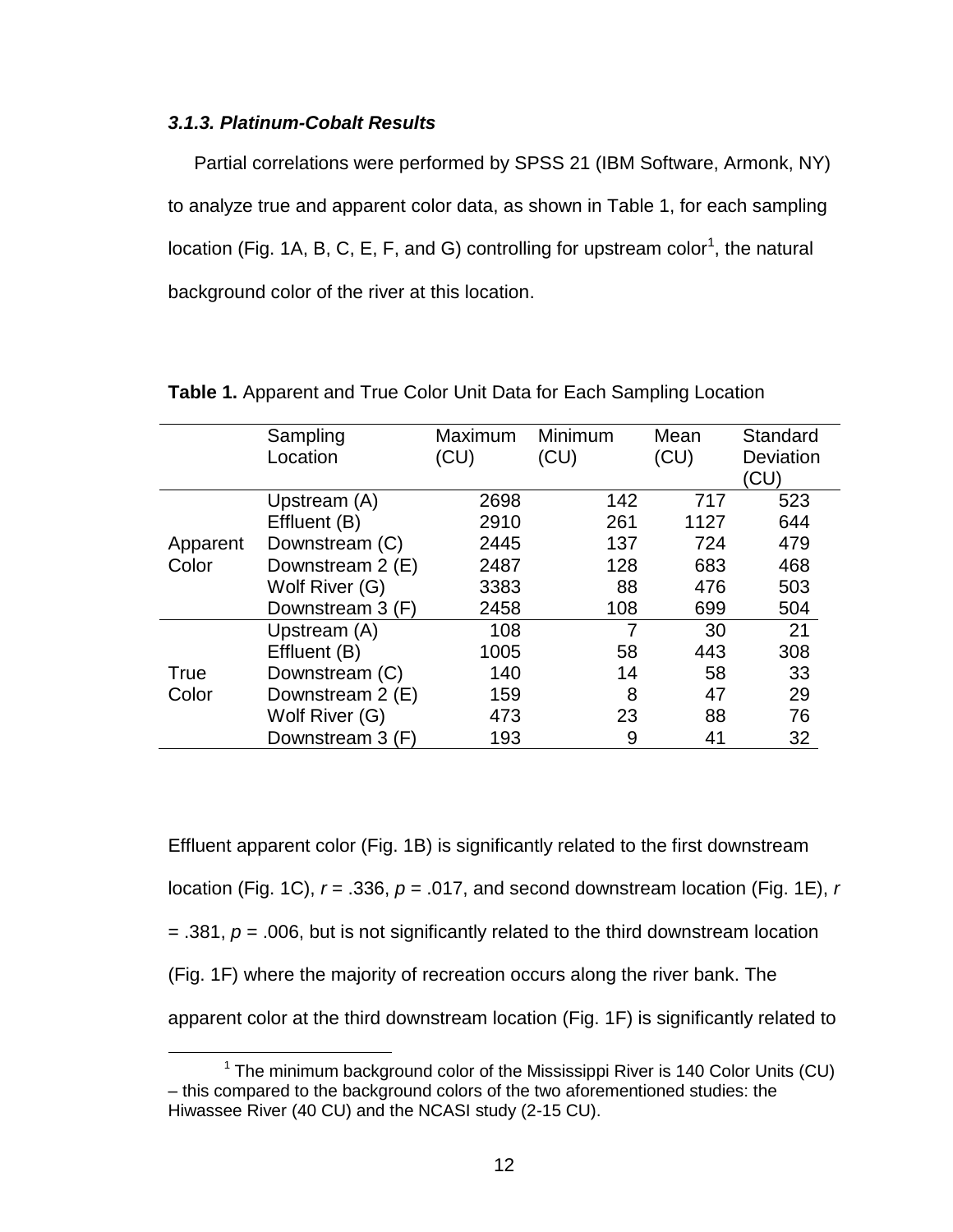the apparent color of the Wolf River (Fig. 1G), *r* = .307, *p* = .030. Similar relationships exist for true color data. Effluent true color is significantly related to the first and second downstream locations,  $r = .570$ ,  $p < .001$ ,  $r = .44$ ,  $p = .001$ , respectively, while the Wolf River true color is significantly related to location F, *r* = .484, *p* <.001. These correlations show that the color of the Wolf River has a greater impact on the color of the Mississippi River where recreation is prevalent (Fig. 1F) than the wastewater effluent.

#### **3.2 Participant Surveys**

 To understand the factors that contribute to an individual's perception of environmental conditions *in-situ* and of color change *ex-situ* without other visual and physical stimuli interference, the University of Memphis' Psychology Department developed an on-site environmental condition questionnaire (Experiment 1) and a series of three of Amazon's Mechanical Turk (AMT) experiments (Experiments 2-4) using color swatches and river images. Perception of environmental conditions *in-situ* varies spatially and temporally. When the decision to recreate at a given location is made, personal preference for a desired activity is influenced by their perception of environmental conditions. Thus, the prediction for Experiment 1 was that the perception of environmental conditions was influenced by numerous factors which are eventually compounded to make recreational decisions with little weight given to any individual factor (including river color/ river color changes). For the AMT experiments, the prediction was that environmental factors may still influence the perception of water color change, but water color may impact perceived color changes. Statistical analyses were performed by SPSS 21.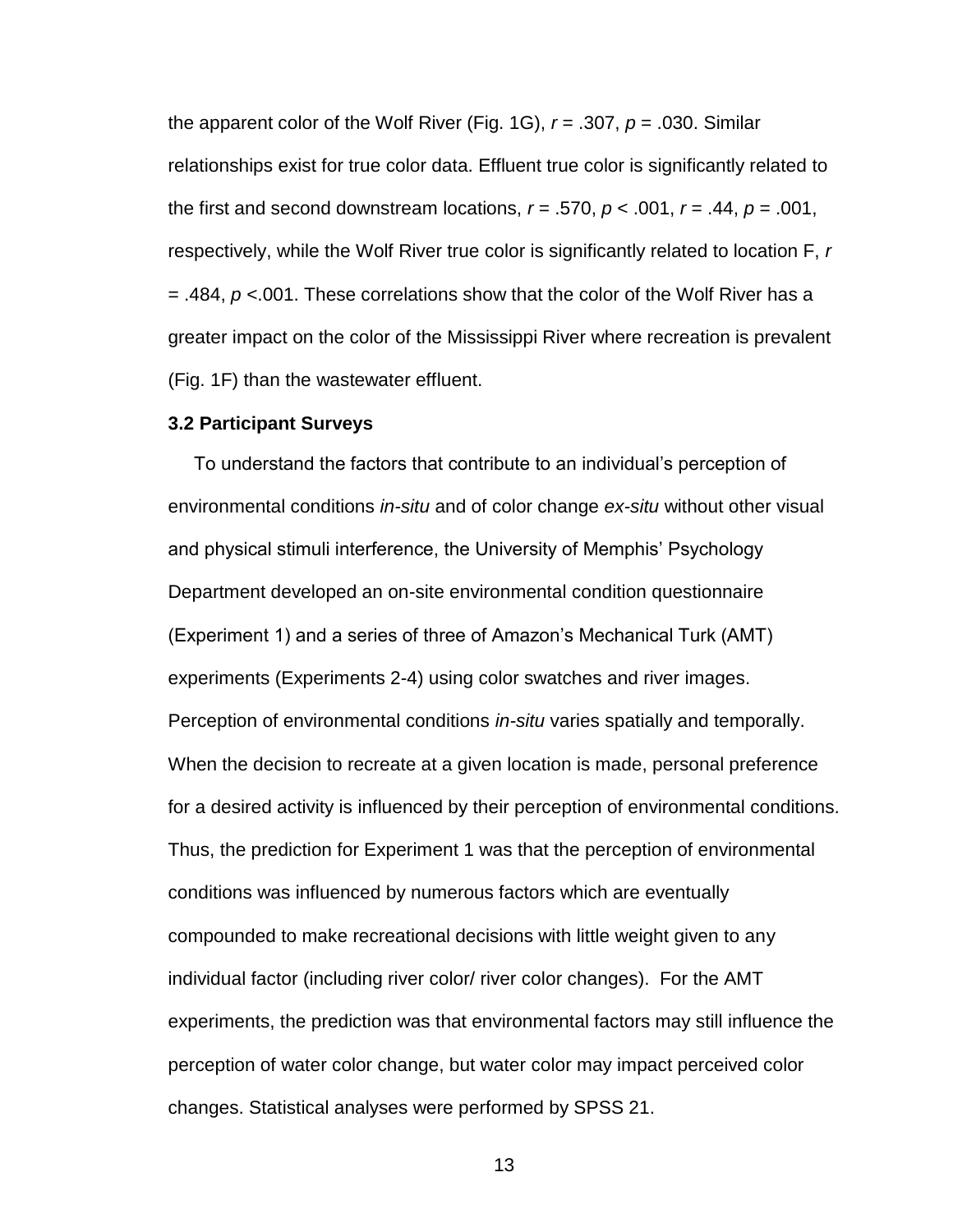# *3.2.1. Experiment 1*

 Experiment 1 asked a series of general environmental condition questions and then a series of recreational questions to determine which factors contribute to an individual's decision to recreate on or near a body of water – in this case the Mississippi River – and how individuals perceive river color/ river color contrasts.

#### 3.2.1.1. Participants

 Up to 15 participants from the University of Memphis were recruited monthly for a year (*n*=90). As indicated by self-report, the majority of participants were 21 and under (54%), with the remaining participants falling under the 22-25 (27%), 26-30 (9%), 31-40 (7%), and 41-50 (2%) age brackets. The length of time participants lived in Memphis ranged from 0 to 32 years ( $M = 14.48$ , SD = 9.22) and 47% were male.

# 3.2.1.2. Materials and Procedure

 A questionnaire was developed that asked participants questions about their perception of their surroundings and their willingness to recreate at the survey site. To avoid priming participants on the purposes of the study, questions directly related to the objectionability of the water color were avoided and general questions about the color of the water and surrounding environment were asked instead. The survey was designed to incorporate open-ended responses and a rating scale. Participants rated the likelihood of recreation for various activities (e.g., kayaking, running, picnicking, swimming, and others) and commented on whether they would participate in that activity.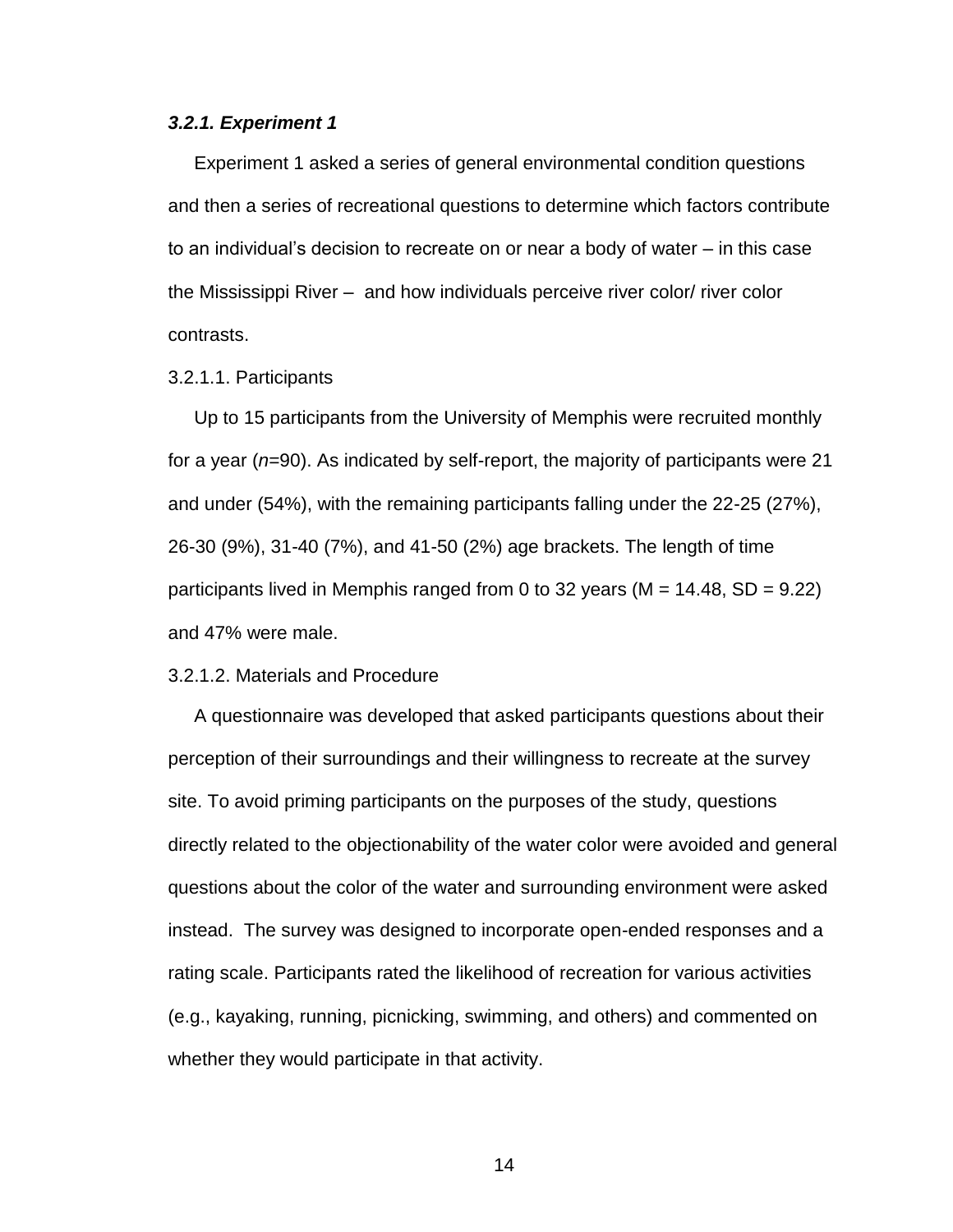Participants were told they would visit three locations to record their assessment of the environment, and questionnaires were provided on-site to avoid priming participants about the location or purpose of the study. On-site surveys were conducted monthly from April 2013 - 2014. Each month, volunteers visited sites (Fig. 1D,F, and G) and answered questions pertaining to their observed surroundings as well as their interest in recreating there. Responses pertaining to river water color were categorized by whether a participant could detect a color change (multiple color response) or not (single color response) and whether river color impacted their decision to recreate.

3.2.1.3. Results

 Out of 270 responses across the three survey sites, 206 (76.3%) participant responses detected a single river color, while 64 (23.7%) detected multiple colors which were primarily due to sky reflections with one individual who detected an 'orange-brown' color at the WWTP (–Fig. 1D) as shown in Table 2.

| Single                                                       | Count | <b>Multiple Colors</b>    | Count |  |  |
|--------------------------------------------------------------|-------|---------------------------|-------|--|--|
| Colors                                                       |       |                           |       |  |  |
| <b>Brown</b>                                                 | 150   | Blue-brown <sup>b</sup>   | 31    |  |  |
| <b>Blue</b>                                                  | 27    | Grey-brown <sup>b</sup>   | 11    |  |  |
| Grey                                                         | 25    | White-brown <sup>b</sup>  | 4     |  |  |
| Green                                                        | 3     | Orange-brown <sup>a</sup> |       |  |  |
| Tan                                                          |       | Other                     | 17    |  |  |
|                                                              |       | combinations <sup>b</sup> |       |  |  |
| <b>Total</b>                                                 | 206   | <b>Total</b>              | 64    |  |  |
| <sup>a</sup> Color combination not related to sky reflection |       |                           |       |  |  |

**Table 2.** Combined On-Site Participant Responses to River Color at Every Survey Location

**b** Color combination related to sky reflection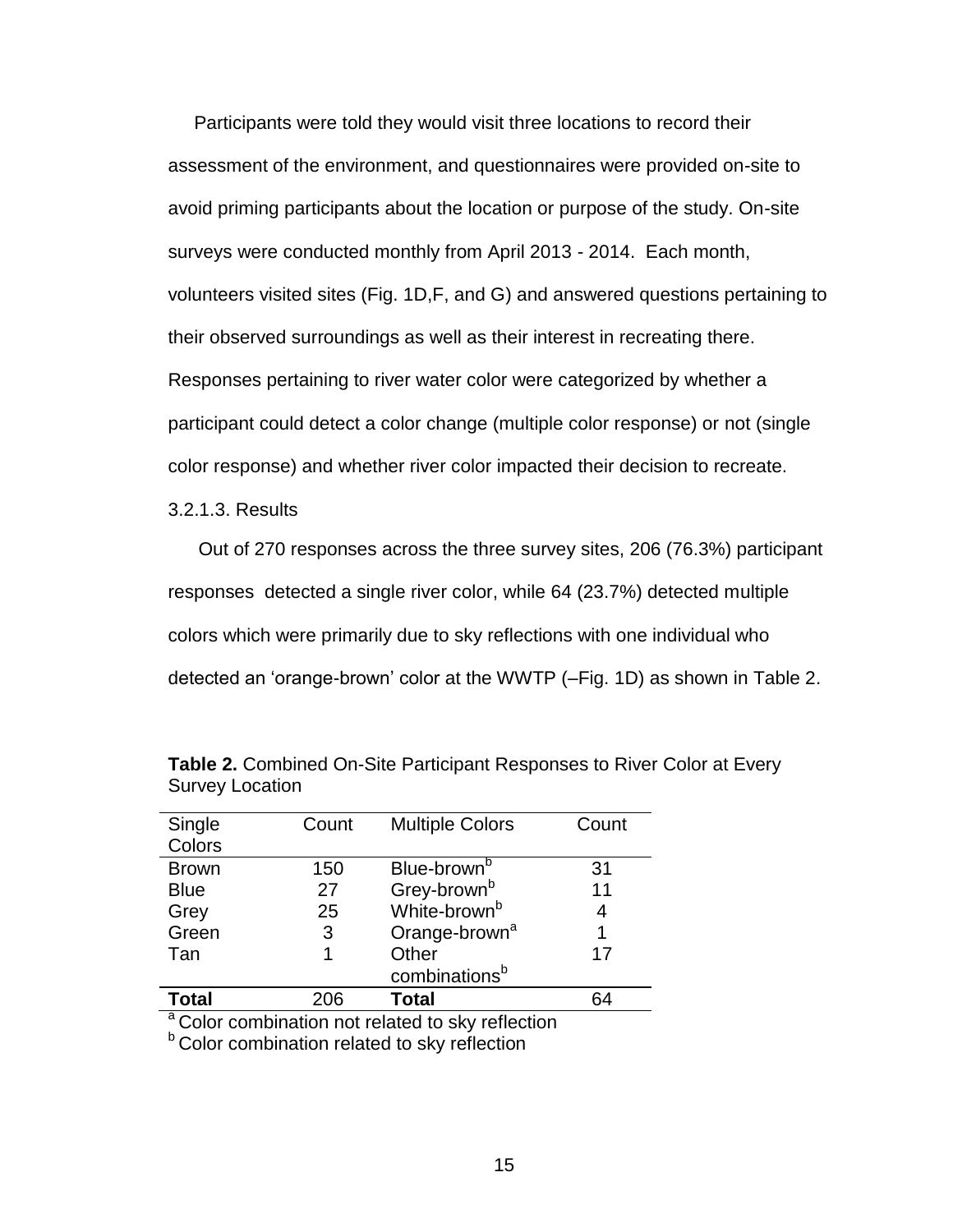As indicated in Table 2, white, grey, and blue color combinations were deemed products of sky reflection as they are colors frequently detected due to sky reflections in turbid waters that are sediment-rich (Braun and Smirnov 1993; Lynch and Livingston 2001). When participants were asked if the color of the water was uniform/consistent, 11 people noted different 'brown' patches at the Wolf River (– Fig. 1G) and 1 person noted patches of 'dark brown' at the WWTP (Fig. 1D). In a few instances (n=6), participants made recreational decisions based on a single 'brown' river color; only one of the decisions was made at the WWTP. Overall, individuals did not notice a water color contrast or consider water color a major factor in their recreational decision criteria. As predicted, the majority of recreational decisions were based on other environmental conditions (e.g., insects, weather, personal safety (i.e., crime), and river current).

#### *3.2.2. Experiment 2*

 In Experiment 2, participants were presented with two color swatches that included primary colors and a range of colors in-between to investigate the color deviation necessary between the color swatches for an individual to perceive a color contrast. Participants were asked whether the color stimuli were similar or dissimilar. Response time (RT) and response choice (RC) data were analyzed to determine whether individuals perceive gradual color changes or if there is a definite point at which color changes are perceived. The prediction being that there would be a definite point at which participants observe a color change.

# 3.2.2.1. Participants

 A total of 694 participants were recruited through Amazon Mechanical Turk. Eligibility criteria for participation in each AMT experiment mandated that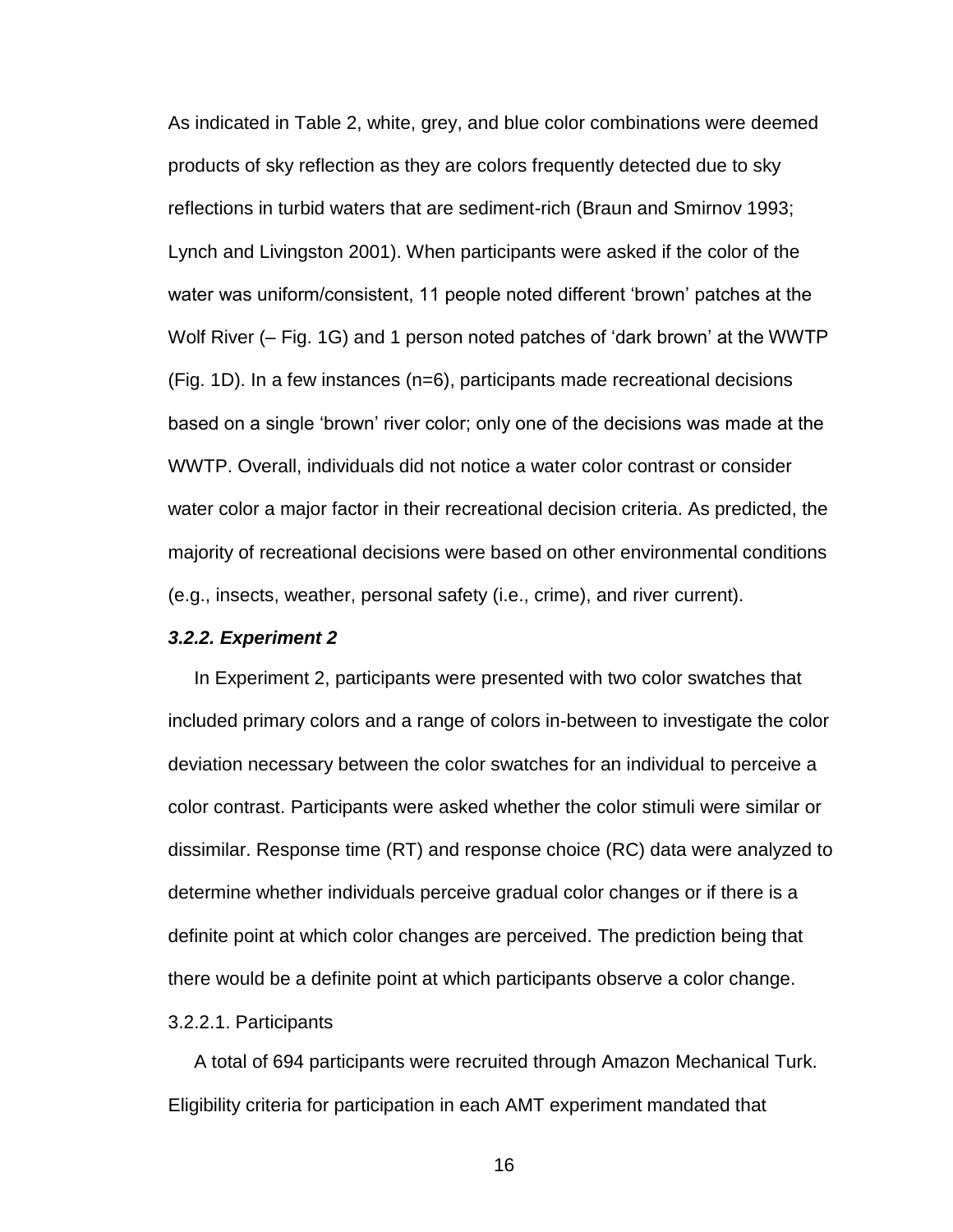respondents reside in the United States, be validated members of AMT, and not be color-blind. RTs, demographics, and computer monitor specifications were recorded. As indicated by self-report, participant age ranged from 18 to 69 ( $M =$  $37.87$ ,  $SD = 12.30$ ) and  $51\%$  were male.

# 3.2.2.2. Materials and Procedure

 Color swatches were derived in Adobe Photoshop CS6 by taking RGB values for primary colors and then taking color steps of 30 R/G/or B units to compose the remaining colors in-between green and blue, as show in Figure 2, for a total of 44 swatches.



**Figure 2.** Colors used in Experiment 2 to generate stimuli to determine color change perception.

Each color swatch was matched uniquely with another color swatch for a total of 932 color pairs with an additional 60 randomly selected stimuli duplicates shown side by side on a white background (1020 pixels tall by 700 pixels wide) as shown in Figure 3.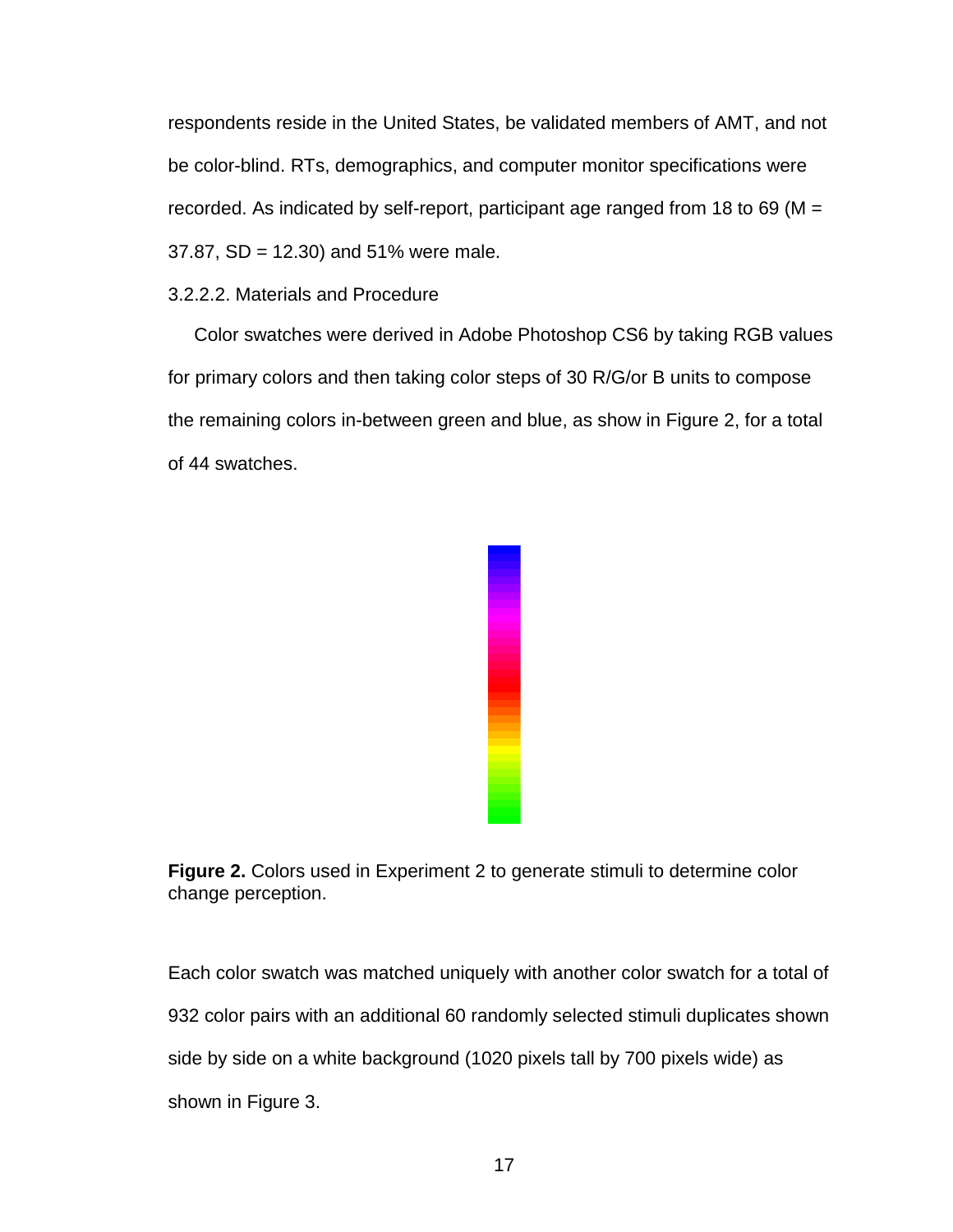

**Figure 3.** Example of stimuli rated by participants in Experiment 2.

 Participants were asked to rate the color of each stimuli pair as 'similar' or 'dissimilar' – recorded as binary '0's and '1's, respectively - as quickly as they could. Before starting the survey, participants were asked to type the instructions in their own words for quality control. Then, two horizontal color swatches (a stimuli pair) were presented in tandem for the participant to rate with a 0.65 s lag between stimuli until all pairs were rated. To reduce the total survey time for participants, the survey was divided into four trials, each with 248 color pairs. Participant RCs and RTs were averaged and graphed with respect to the color step distance between color swatches in the stimuli pair.

# 3.2.2.3. Results

 RT data and the corresponding RC data were filtered to exclude short RTs (<200 ms.) and long RTs (>5000 ms) before removing outliers with standard deviations greater than 2.5 times the mean (Whelan 2008; Baayen and Milin 2010). Five participants who either lived outside the United States or failed to complete RCs were excluded from all analyses. A total of 574 stimuli pairs were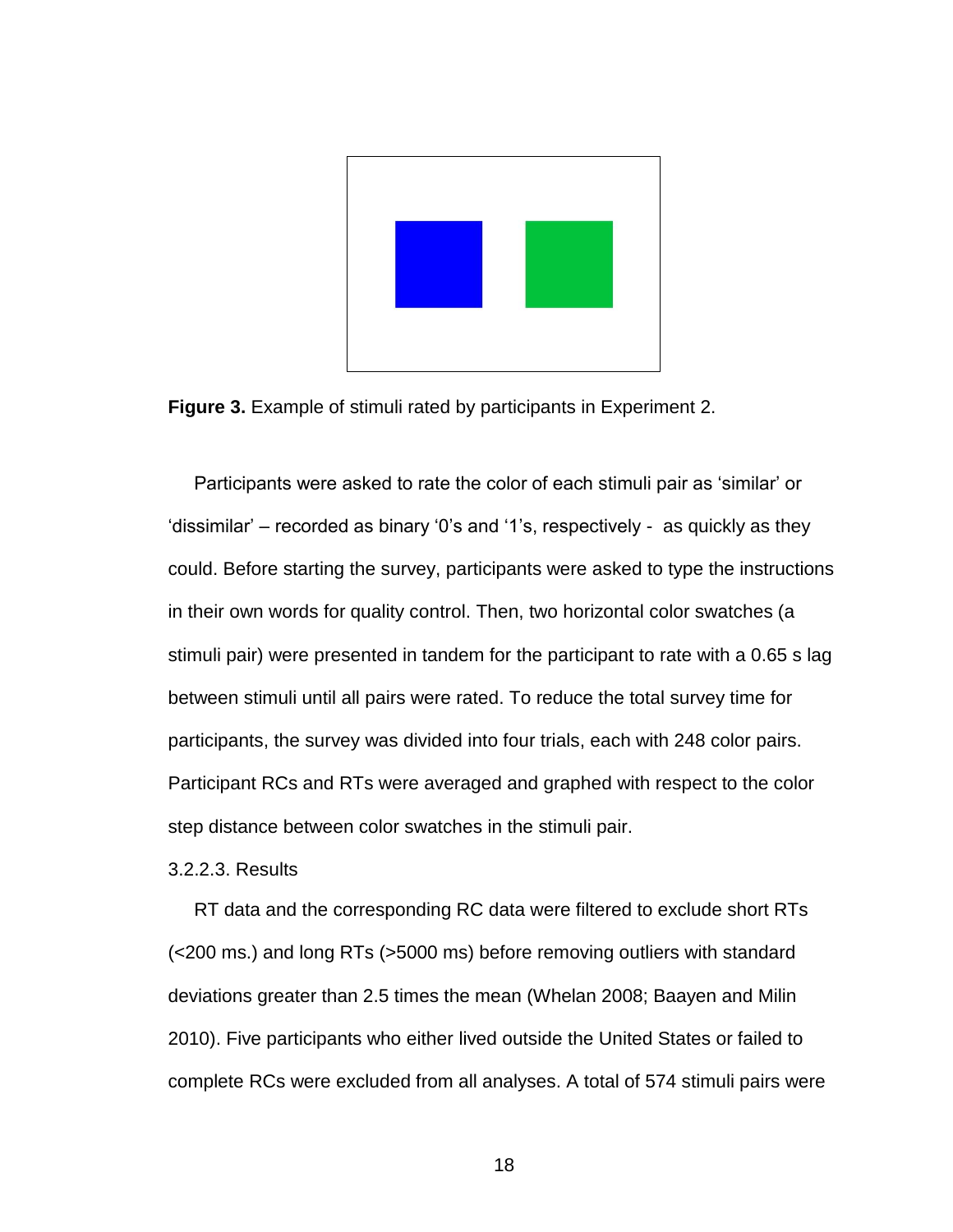analyzed<sup>2</sup>. Of the 77,468 remaining responses, outliers were removed affecting 6.5% of the data.

 Figure 4 shows a non-linear relationship between the average RC in relation to the color deviation of the stimuli pair being rated.



**Figure 4.** Results from Experiment 1 showing the average dissimilar responses has a slight sinusoidal curve showing that responses are not made arbitrarily and the average response time curve shows that it takes individuals longer to make 'similar' decisions and gradually becomes faster as obvious 'dissimilar' stimuli are shown.

By color step 4, 50% of participant responses were split showing that participants distinguished between 'similar' and 'dissimilar' colors. As colors became more dissimilar (i.e., higher color step), the curve becomes asymptotic at a mean

 $\overline{\phantom{a}}$ 

 $2$  Some stimuli did not conform to the R/G/ or B step distance and thus were excluded from the analysis.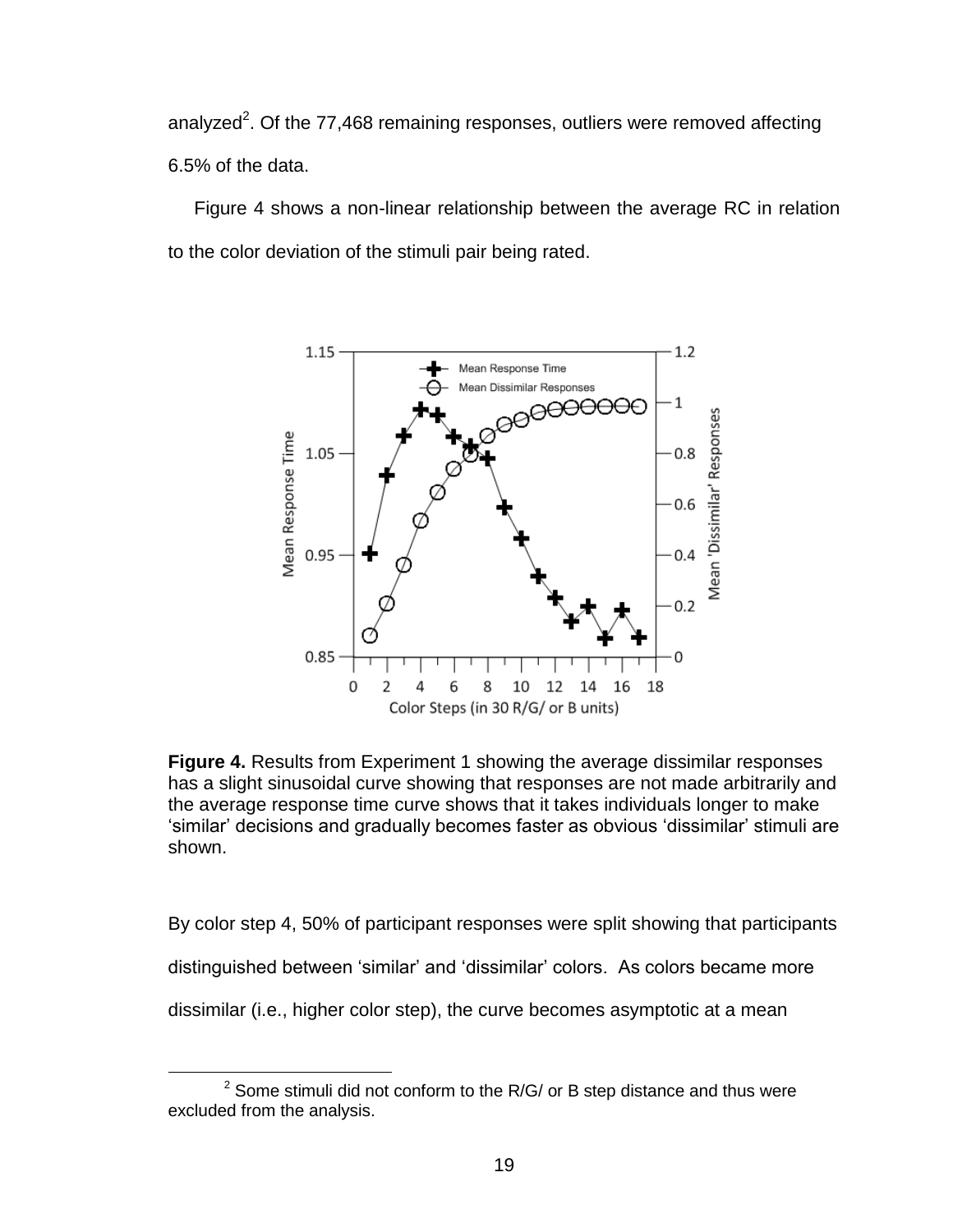dissimilar response of one. Participants agreed on 'similar' colors up to 4 color steps and 'dissimilar' colors after 6 to 8 color steps. The response time results show that 'similar' decisions up to 4 color steps become more difficult for participants to rate as the color deviation increases slightly. After 4 color steps, decisions become easier as the stimuli become increasingly 'dissimilar'. The color steps between 4 and 6 to 8 are a difficult range for individuals to distinguish color differences.

#### **3.2.3. Experiment 3**

 In Experiment 3, participants rated river images for similarity and the RCs were linked to environmental factors to determine which, if any, had an effect on river color perception. The Hiwassee and NCASI studies determined that seasonal changes and lighting conditions impact the perception of water color changes, so these factors were analyzed along with time of day to account for the position of the sun. The prediction for this experiment was that each condition would be significant with lighting conditions having the greatest significance on color change perception.

#### 3.2.3.1. Participants

 Experiment 2 eligibility criteria applied to Experiment 3, with a total of 240 participants. RTs, demographics, and computer monitor specifications were recorded for each survey participant. As indicated by self-report, participant age ranged from 18 to 82 (M = 36.03, SD = 11.84) and 50% were male.

# 3.2.3.2. Materials and Procedure

 Three primary environmental conditions that impact water color perception were identified and assigned with two 'extreme' categories for a 2 x 2 x 2 design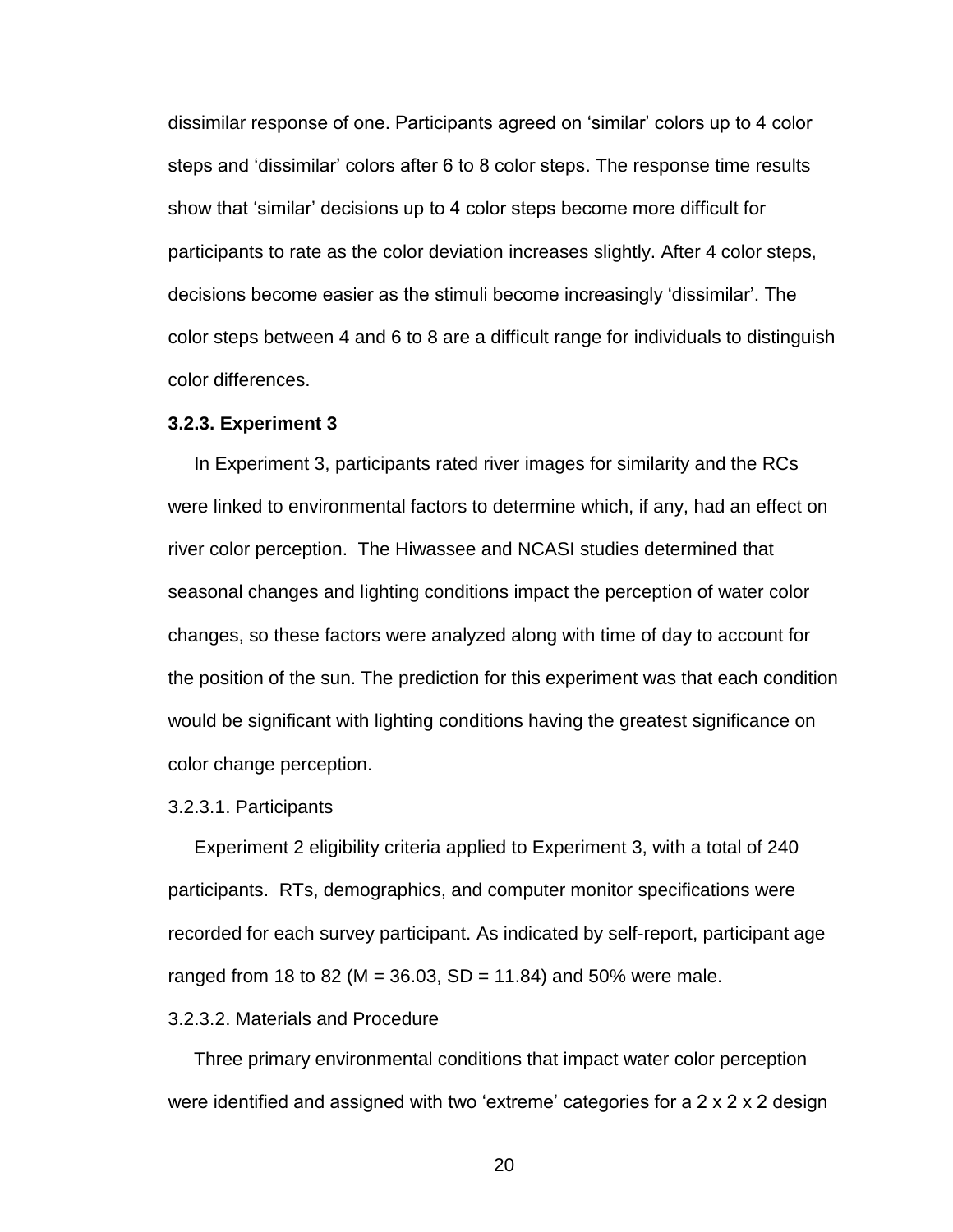where each '2' represents two conditions in each category, thus: (1) time of day (6:00-12:00 and 12:00-18:00); (2) cloud cover (clear and overcast); and (3) seasonal flora changes (leaves on and leaves off)<sup>3</sup>. Of the 8 bins (i.e., 2 x 2 x 2) generated from the environmental conditions, three downstream photos (Figure 1, location C) were selected for each bin. Each of the environmental conditions related to the stimuli pair were coded '0' if the conditions were the same in both photos shown (e.g., overcast/overcast or clear/clear) or '1' if the conditions were different (e.g., overcast/clear or clear/overcast). Each of the 24 downstream photos was matched with every other photo for a total of 276 stimuli pairs. The survey was split into two trials, each with 138 stimuli.

 Experiment instructions and stimuli presentation were identical to those in Experiment 2.

3.2.3.3. Results

l

 One participant took the survey outside the United States and was excluded from all analyses. The remaining outliers were removed as they were in Experiment 2. Of the 34,506 responses, 11.6% of the data required removal due extremely high, sporadic RTs which was likely due to server malfunctions that occurred.

 The trials were analyzed using a mixed-effect regression analysis with time of day, cloud cover, and foliage as fixed factors and subjects fitted as random factors to account for the variance between subjects (Baayen, Davidson and

 $3$  The remaining two environmental conditions collected during this study, rain and wind, were excluded as primary variables. There were not enough rainy days to be statistically valid. The impact of wind on river color perception was captured with cloud cover.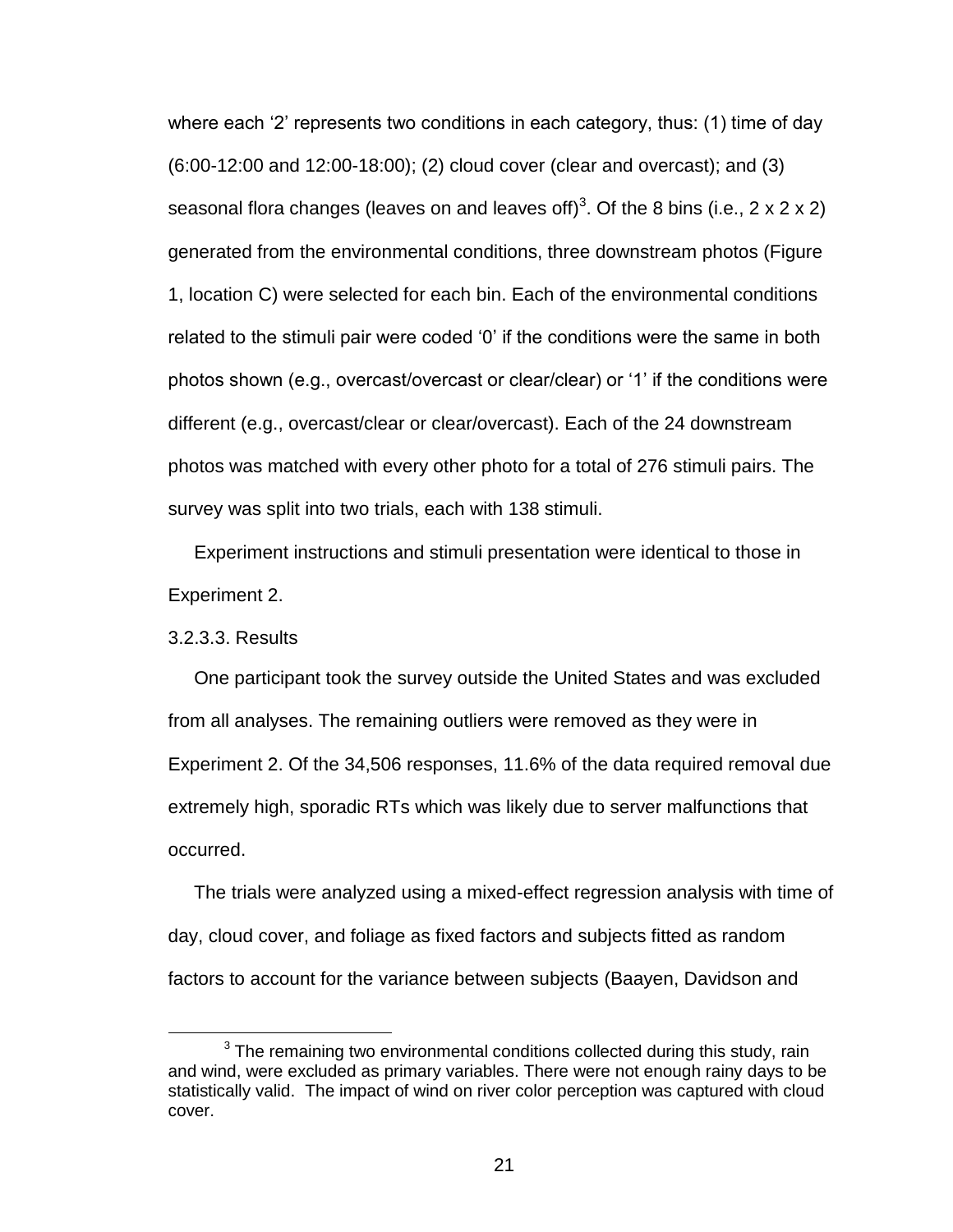Bates 2008). The model was fitted using restricted maximum likelihood estimation (REML) for RC. The final model shows both cloud cover, F( 1, 29447.88) = 3356.67, *p* < .001, and leaf foliage, F( 1, 29452.37) = 175.32, *p* < .001, significantly predicted RC<sup>4</sup>. Cloud cover,  $t(29447.88) = -57.937$ ,  $p < .001$ , and leaf foliage,  $t(29452.37) = -13.241$   $p < .001$ , results show that participants are more likely to rate those stimuli pairs with the same environmental properties (e.g., overcast vs. overcast) as similar as compared to those with different properties (e.g., overcast vs. clear). As predicted, lighting changes impacted participant decisions more than seasonal leaf changes, but time of day was not significant. This suggests that the position of the sun and the glare it casts over the river does not impact an individual's perception of river color changes. Another mixed-effect regression analysis was run to relate RT to the factors in the prior model. Cloud cover, F(1, 29440.63) = 119.81, *p* < .001, and leaf foliage,  $F(1, 29442.28) = 16.49$ ,  $p < .001$ , were significant predictors of RT. Cloud cover, t(29440.63) = 10.946, p < .001, and leaf foliage, t(29442.28) = 4.061, *p* < .001, results show that it took participants longer to rate those stimuli pairs with the same environmental properties as compared to those with different properties, which is consistent with the RT results from Experiment 2. Individual environmental parameters for each photo in the stimuli show that color change

 $\overline{a}$ 

<sup>&</sup>lt;sup>4</sup> The same model was analyzed with a logistic regression mixed-effect model in SAS 93 (SAS, Cary, NC) . The results show that cloud cover, F(1, 29318) = 2729.09 , *p*  < .001, and leaf foliage, F(1, 29318) = 173.06, *p* < .001, are significant predictors of RC. Individuals are more likely to see 'dissimilar' water colors when cloud cover, t(29318) = - 52.24, p < .001, and leaf foliage, t(29318) = -13.16, *p* < .001, for each photo are identical.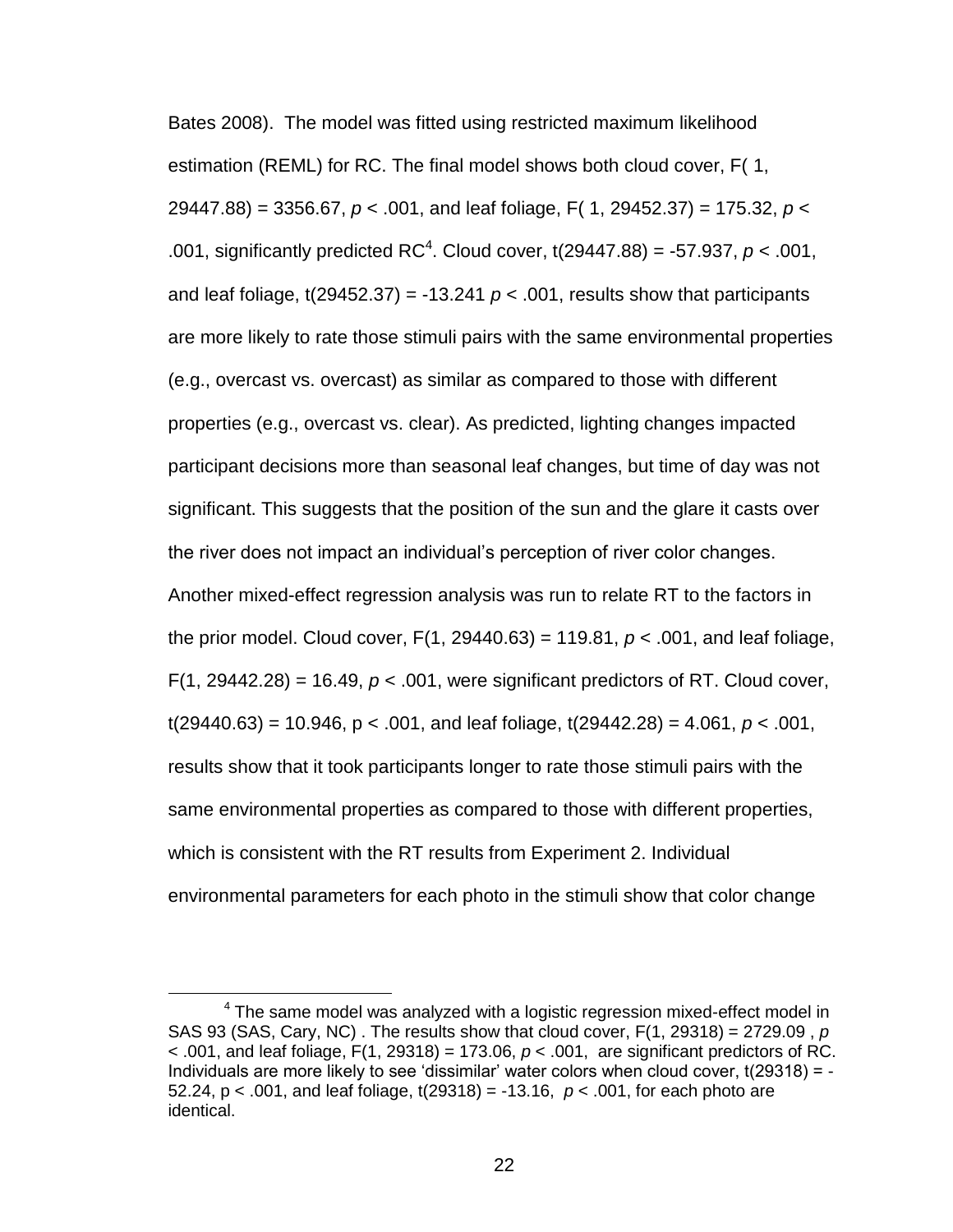detection, or 'dissimilar' RCs, increases on overcast days and those months when leaf foliage is visible in the background of the photos as shown in Table 3.

| Category                     | Parameters               | Similar<br><b>RC</b> | <b>Dissimilar</b><br><b>RC</b> | Total |
|------------------------------|--------------------------|----------------------|--------------------------------|-------|
|                              | Clear vs. Clear          | 4194                 | 2855                           | 7049  |
| <b>Cloud Cover</b>           | Overcast vs.<br>Overcast | 2889                 | 4231                           | 7120  |
|                              | Clear vs. Overcast       | 2927                 | 12587                          | 15514 |
|                              | None vs. None            | 2790                 | 4290                           | 7080  |
| Leaf Foliage                 | Foliage vs. Foliage      | 2373                 | 4722                           | 7095  |
|                              | None vs. Foliage         | 4847                 | 10661                          | 15508 |
| <b>Total Per</b><br>Category |                          | 10010                | 19673                          | 29683 |

**Table 3.** Crosstabs of Response Choice Predictors and Response Choice

# **3.2.4. Experiment 4**

 To understand if water color impacts the perception of river color changes, Experiment 4 used river imagery that excluded the background flora and sky to understand the effects of apparent laboratory analyzed color data on the perception of river color on the water cropped images. Without the influence of those environmental factors that impact perception of water color, the prediction is that the downstream apparent color will have an impact on participant RCs.

# 3.2.4.1. Participants

 Experiment 2 eligibility criteria applied to Experiment 4, with a total of 240 participants. RTs, demographics, and computer monitor specifications were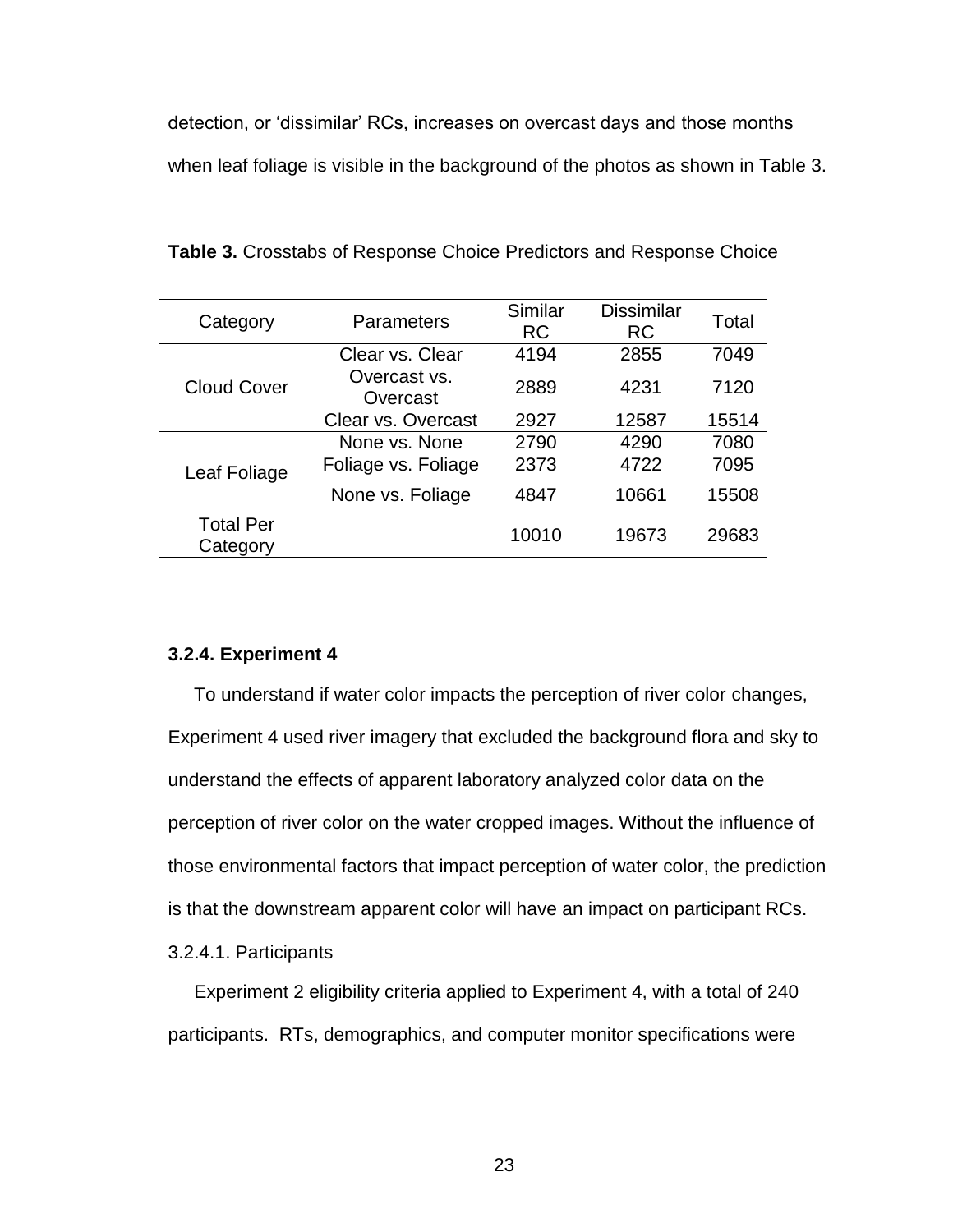recorded for each survey participant. As indicated by self-report, participant age ranged from 19 to 67 (M = 32.46, SD = 9.51) and 44% were male.

## 3.2.4.2. Materials and Procedure

 To link perception of color change to laboratory measured color values, one morning (6:00 – 12:00) and one afternoon (12:00 – 18:00) downstream photo along with the corresponding upstream photos were randomly selected on days that water samples were taken and analyzed for a total of 79 photo pairs. The 24 photos from Experiment 3 were also added. Images were pre-processed in two ways: upstream images were color balanced to downstream images and downstream images were color balanced to upstream images using Adobe Photoshop CS6's color match tool. Stimuli were color match coded to represent how the stimuli were color matched. Color matching was performed to reduce the effects of glare and intrinsic differences between cameras. Reversing the color balancing order helped to remove order bias. Each photo was then cropped to limit the participant's field of view to focus solely on the water surface. In total, 103 photo pairs generated 206 stimuli that were split evenly into two trials. An additional photo ID was assigned to each of the four stimuli (2 photos in a day times the 2 image pre-processes) for each day to assist in removing variance caused by laboratory measured color value duplication across the four stimuli (photos).

 Experiment instructions and stimuli presentation were identical to those in Experiment 2.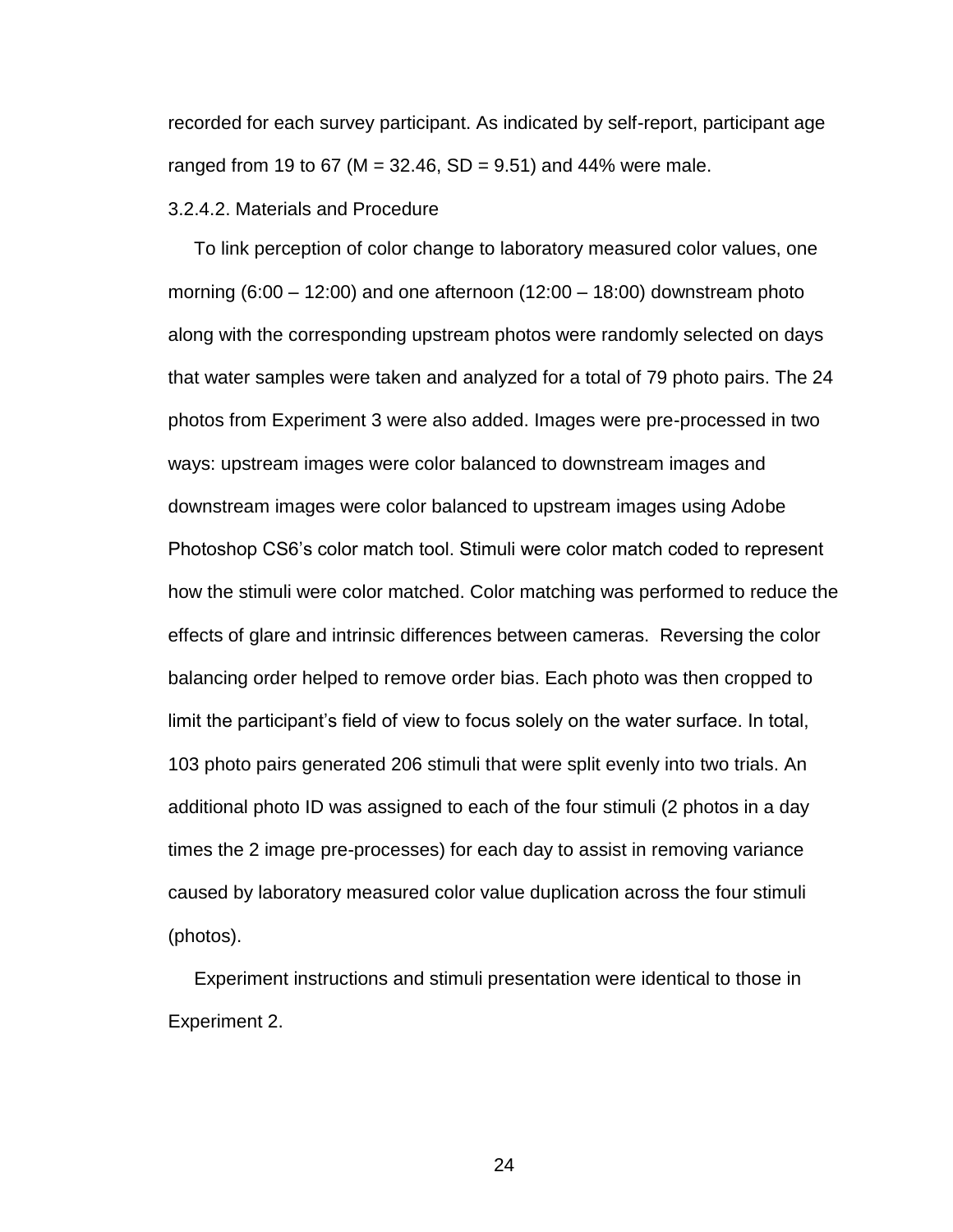# 3.2.4.3. Results

 $\overline{a}$ 

 After 28 mismatched photo pairs (56 stimuli) were removed, there were 150 stimuli available for analysis. From the remaining data, the outliers were removed as they were in Experiment 2. Of the 22,748 responses, outliers were removed affecting 6.2% of the data.

 The trials were analyzed using a mixed-effect regression analysis with cloud cover (i.e., clear, cloudy, and overcast), time of day (i.e., 6:00-12:00 and 12:00- 18:00), river elevation, and upstream, downstream and effluent apparent color (Figure 1 – A, B, and C) as fixed factors with subjects and the photo ID fitted as random factors to account for the variance between subjects and the variance between duplicated photos taken on the same day (Baayen, Davidson and Bates 2008). The model was fitted using REML for RC. The final model shows that cloud cover, F( 2, 9640.36) = 70.77,  $p < 0.01$  is the only significant predictor of RC<sup>5</sup>. Clear vs. overcast cloud coverage,  $t(7978.86) = 9.79$ ,  $p < .001$ , and cloudy vs. overcast cloud coverage,  $t(11465.90) = 9.47$ ,  $p < .001$ , results show that individuals perceive clear days more dissimilar than cloudy or overcast days. Of note, Experiment 4 was developed to examine the effect of apparent water color, not cloud cover, on RC; therefore, the significance of clouds (not the t direction) as a predictor of RC is important only to show that cloud cover overshadows any effect apparent water color may have on an individual's perception of water color contrast. The results contradict the initial prediction that downstream apparent color would be a significant factor in one's river color contrast decision. However,

 $5$  The same model was analyzed with a logistic regression mixed-effect model in SAS 93. The results show that cloud cover, F(2, 18085) = 8.89, *p* < .001, is the only significant predictor of RC.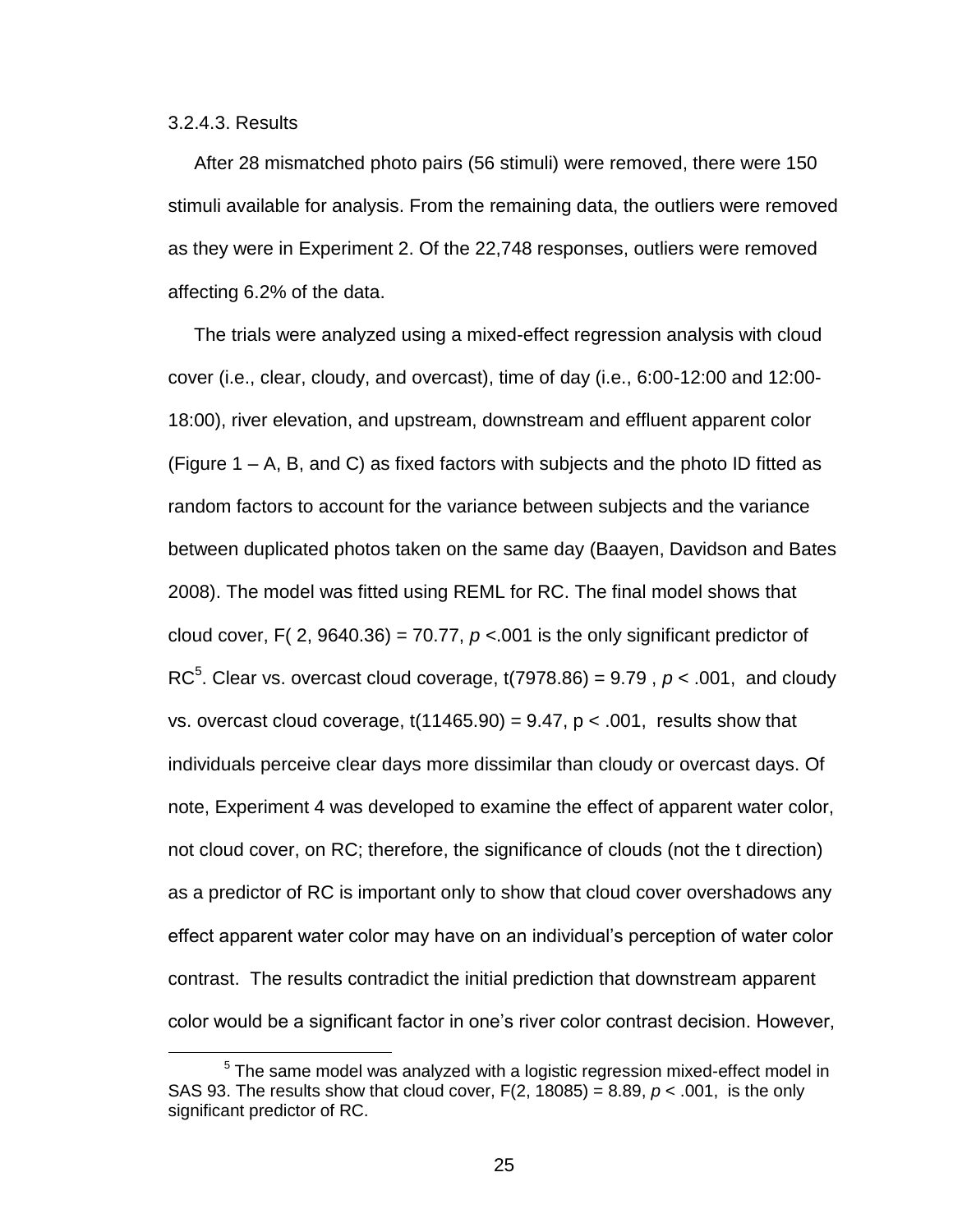prior research concluded that site lighting had the greatest impact on water color contrast perception and these results also show the magnitude of the effect of cloud cover on the perception of river color contrasts (Hiwassee River Study 1989; NCASI 1975).

 To determine if color matching impacted upstream, downstream, and effluent apparent color for RC, the data was split on the color match code and the same mixed-effect regression analysis was performed. There was no significance for either color match group suggesting that the color match did not impact how individual's perceived apparent color in the stimuli.

# **4. Conclusions**

 A color study was conducted to help establish when mixed effluent-river color may be perceived as objectionable. This study links human perception of river color contrasts (subjective) with measured true and apparent color and environmental data (objective) through four psychological Experiments. Experiment 1 involved participants ( $n = 90$ ) visiting three riverside locations once a month to determine which factors impact recreational decisions as well as identify any objectionable water color contrasts. Only one person noticed an objectionable river color, while none of the participants made a recreational decision related to objectionable river color. Experiments 2-4 were conducted using Amazon's Mechanical Turk (AMT). Experiment 2 found color to be similar up to 4 color steps from the control and dissimilar, thus objectionable, after 6 to 8 color steps, following a non-linear response. Experiments 2 and 3 investigated the influence of environmental conditions and color (true and apparent) on perceived color differences through participant responses (similar versus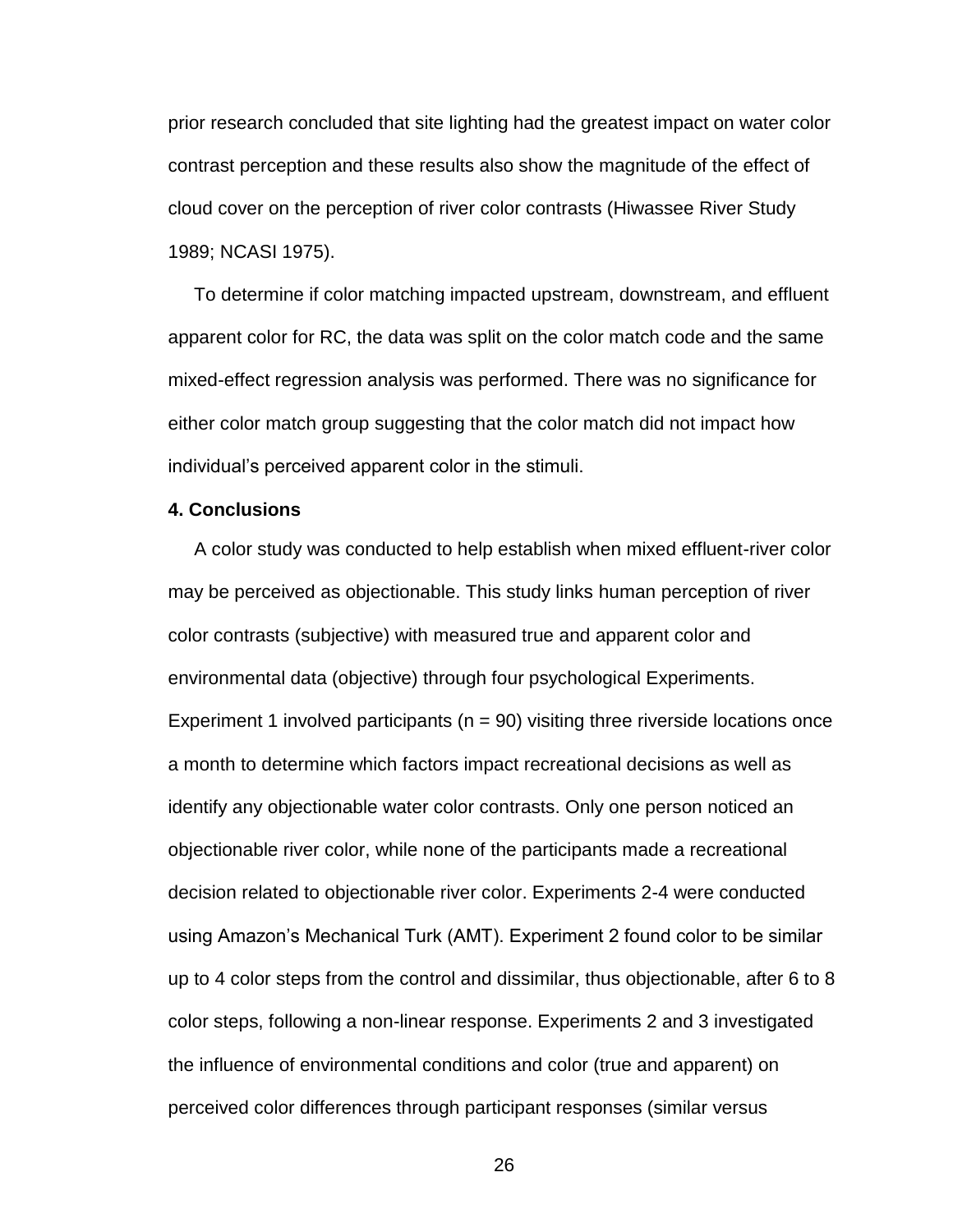dissimilar). Statistical analyses for Experiments 3 and 4 reveal that color objectionability, or dissimilar responses, was attributed to cloud cover and seasonal leaf foliage, and not related with the color values of analyzed water samples. Since perceived objectionable color is the result of sky reflectivity (cloud cover) and surrounding flora (seasonal leaf changes), suggesting a numeric color limit for the Memphis M.C. Stiles' NPDES permit is unnecessary as this facility has no control over these environmental factors. This methodology may be transferred to other effluent-receiving water bodies. For future studies, it is recommended that Platinum-Cobalt color units be measured more frequently at the upstream, downstream and effluent locations for a more robust statistical analysis.

#### **5. Acknowledgements**

 This work was funded by the City of Memphis' Division of Public Works. We thank George Relyea, Ben Girdner, Eric Goddard, Jeremy Luno, and the Ground Water Institute's staff and students for their contributions.

#### **6. References**

- Baayen, R.H., and Milin, P. (2010). "Analyzing Reaction Times." *Int. J. Psych. Res.,* 3(2), 12-28.
- Baayen, R.H., Davidson, D.J., and Bates, D.M. (2008). "Mixed-effects modeling with crossed random effects for subjects and items." *J. Mem. and Lang.,*  59(4), 390-412.
- Braun, C.L., and Smirnov, S.N. (1993). "Why Is Water Blue?" *J. Chem. Edu.,*  70(8), 612-614.
- International Commission on Illumination (CIE). (2004). *Colorimetry,* 3<sup>rd</sup> Ed., Vienna.
- City of Memphis. (2012). *Memphis: City of Memphis State Project A: Color Study,*  Memphis.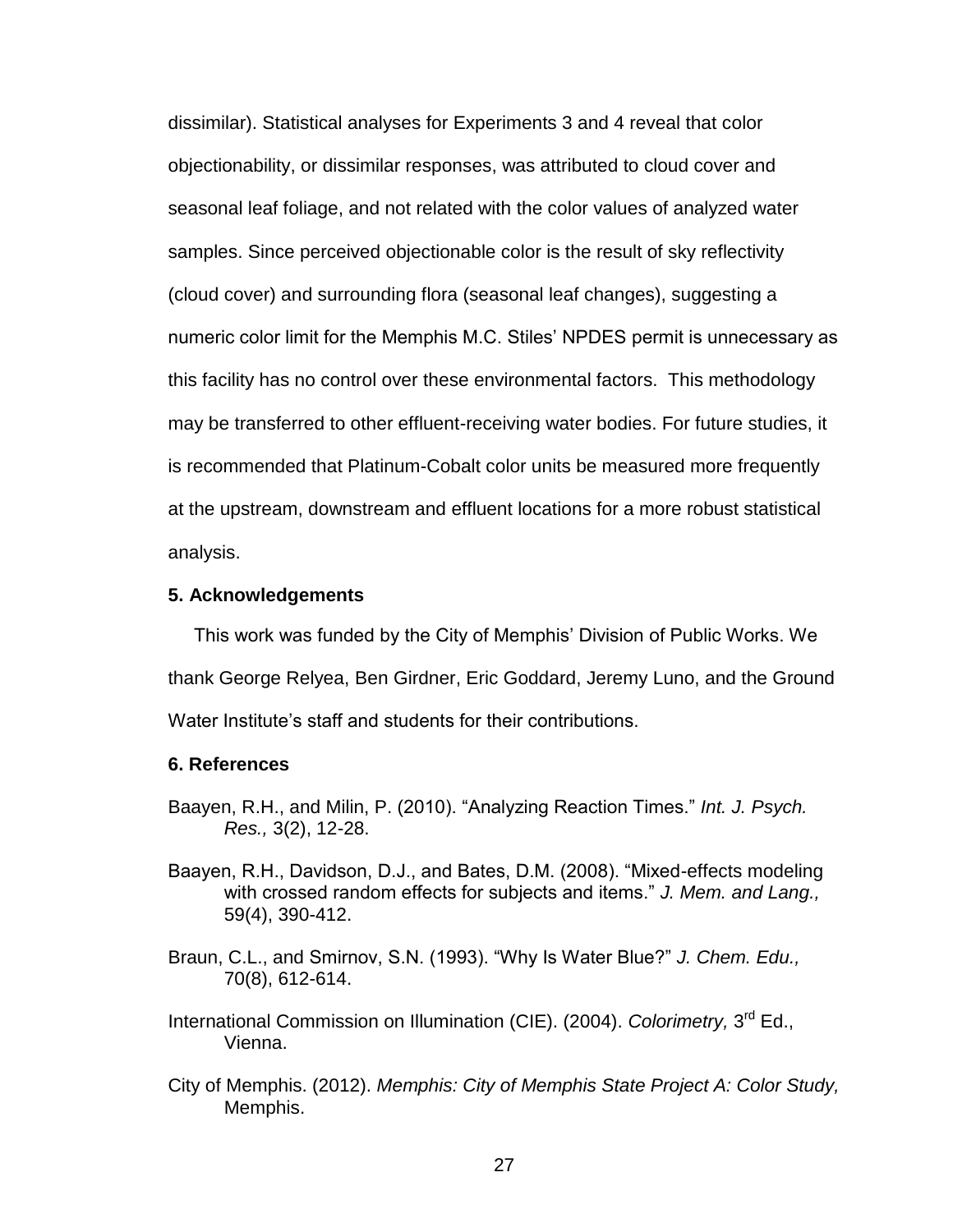- USEPA. (1976). *Quality Criteria for Water, EPA 440/9-76-023*, Washington, DC.
- USEPA. (1986). *Quality Criteria for Water 1986, EPA 440/5-86-001,* Washington, DC.
- HACH. (2013). *Color, True and Apparent, Platinum-Cobalt Method, Method 8025, DOC316.53.01037,* Loveland.
- Lynch, D.K., and Livingston, W. (2001). *Color and Light in Nature*, 2nd Ed., Cambridge University Press, Cambridge.
- Mason, W., and Suri, S. (2011). "Conducting behavioral research on Amazon's Mechanical Turk." *Behav. Res.,* , 1-23.
- National Coucil of the Paper Industry for Air and Stream Improvements (NCASI). (1975). *A Study to Define Changes in Pulpmill Effluent-Contributed Color in Receiving Waters Detectable Human Observers, Technical Bulletin No. 283,* New York.
- Office of the Division Engineer Corps of Engineers. (2011). *Division Bulletin No. 2 Navigation Conditions for 2011,* Vicksburg.
- Prestrude, A.M., and Laws, E.L. (1989). *Hiwassee River Study,* unpublished report, Blacksburg.
- StellarNet Inc. (2011). *Stellar Net Miniature Spectrometer Manual,* Tampa.
- Tennessee Department of Environment and Conservation (TDEC). (2013). *General Water Quality Criteria, Chapter 0400-40-03,* Nashville.
- Thorne, C., Harmar, O., Watson, C., Clifford, N., Biedenharn, D., and Measures, R. (2008). *Current and Historical Sediment Loads in the Lower Mississippi River,* United States Army European Research Office of the U.S. Army, London.
- United States Army Corps of Engineers. (2003). "Daily Discharge for 2003." *Mississippi River Basin Historic Gage Readings, <*http://www.mvm.usace.army.mil/About/Offices/EngineeringandConstructi on/HydraulicsHydrology/HistoricGageReadings/MississippiRiverBasin.asp x>(Novebmer 18, 2013).
- Whelan, R. (2008). "Effective Analysis of Reaction Time Data." *Psych. Rec.,*  58(3), 475-482.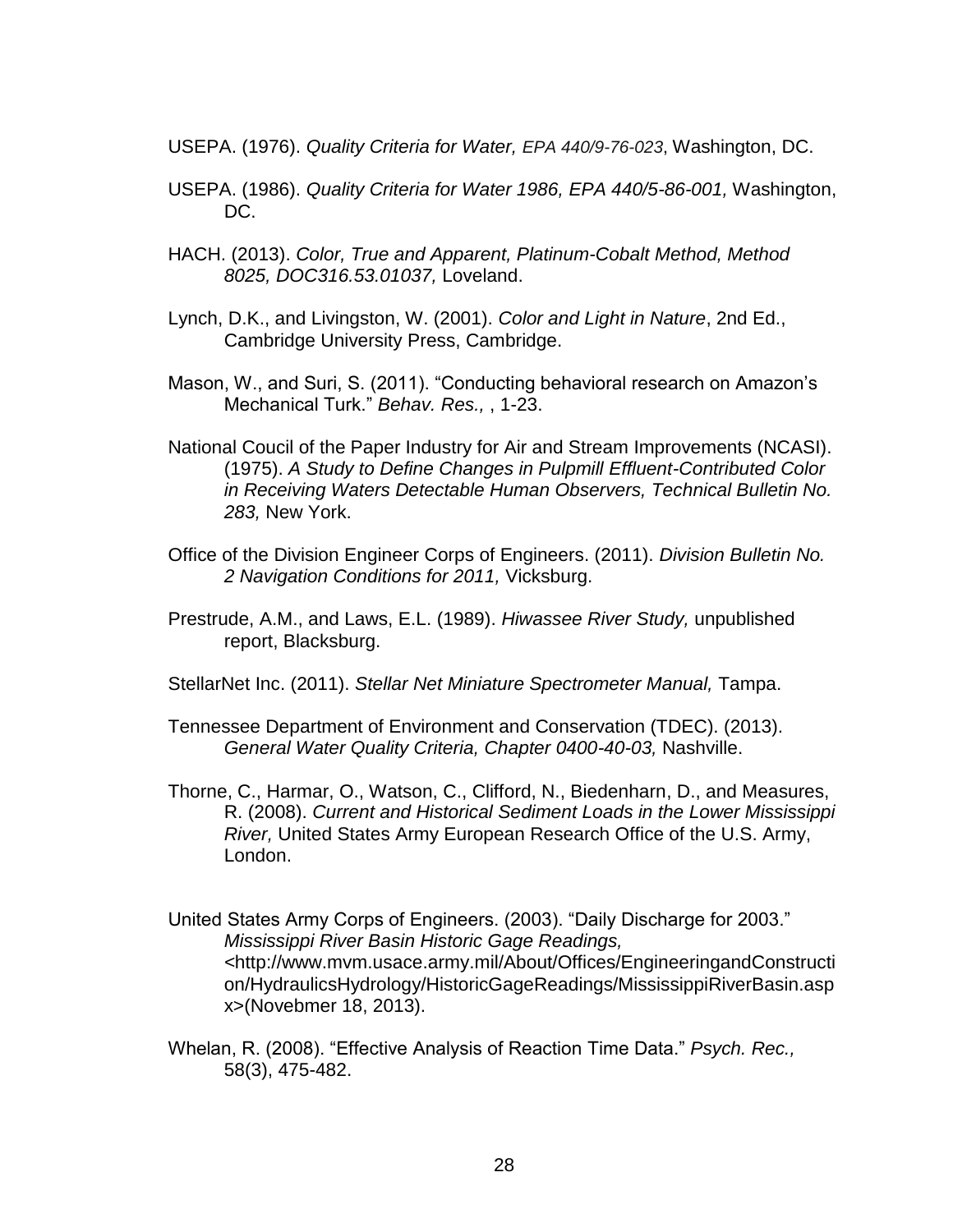#### **CONCLUSION**

 Recreational color narratives are found in water quality guidelines throughout the world. These narratives are difficult to enforce because numeric limits are missing since objectionable color is dependent on human perception and site characteristics. The City of Memphis in Memphis, TN, approached the University of Memphis Ground Water Institute to provide recommendations for when the north wastewater treatment facility, M.C. Stiles facility, may need to treat their effluent for color as this facility receives dark colored waste from two local industries.

 This study combined civil engineering principles with psychology to address human perception of objectionable color with a comprehensive approach that is transferable at any location. To collect those environmental data that may impact color change perception, a weather station, stilling well, and wildlife cameras collected data for a year on the wastewater facility's property and water samples were collected and analyzed weekly for a year. The data collected was linked to the river imagery taken with the wildlife cameras to generate stimuli for surveys pushed out with Amazon's Mechanical Turk service, which is ideal for collecting a large random pool of participants. Three AMT surveys (Experiments 2-4) were generated in addition to an on-site survey (Experiment 1) to determine those factors that impact perception of river color change with and without visual and physical stimuli encountered on-site.

 Experiment 1 involved participants (n=90) visiting three riverside locations once a month for a year to determine those factors that impact perception of river